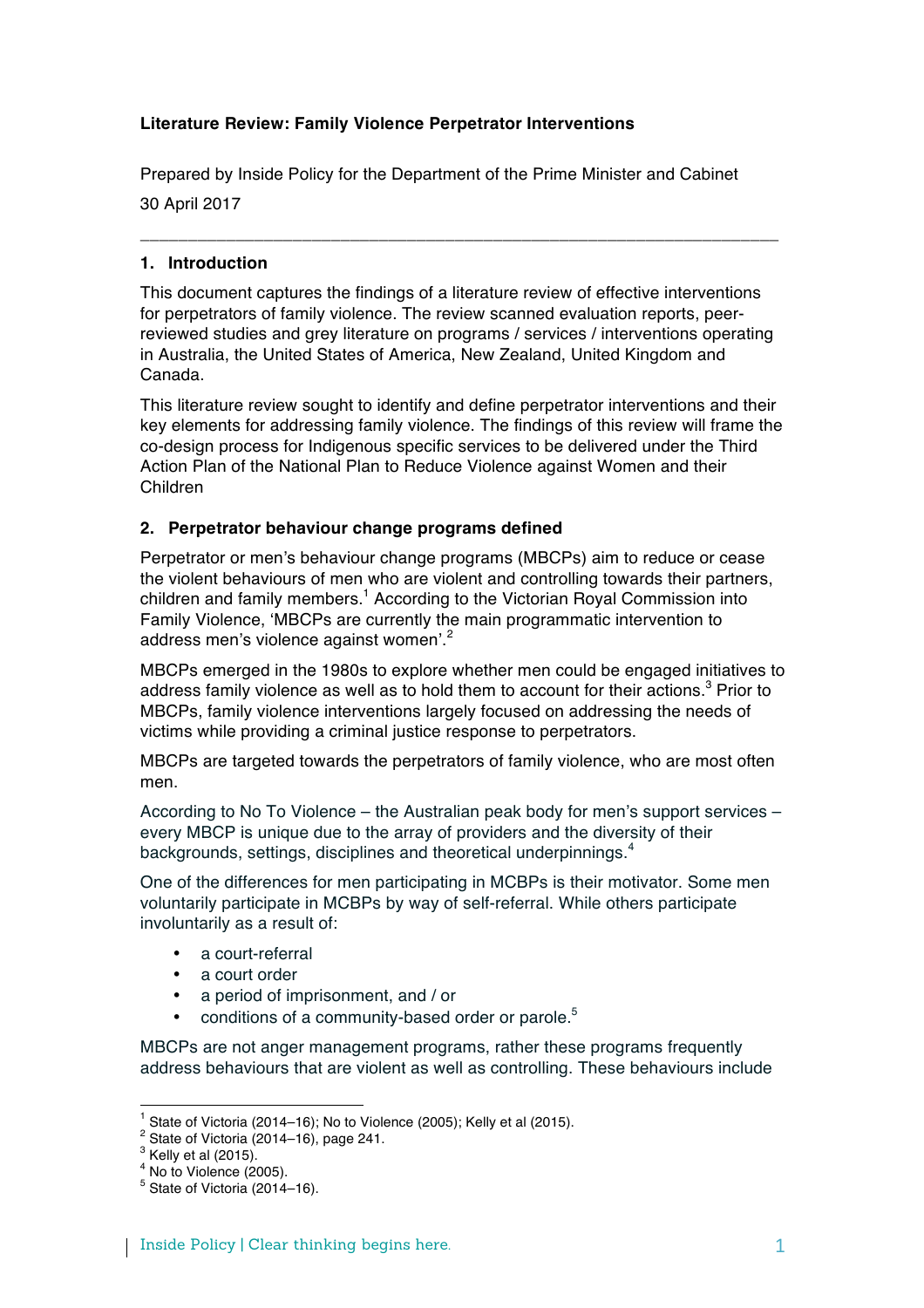physical violence as well as behaviours that affect others' health, wellbeing, freedom, sense of safety and autonomy.<sup>6</sup>

Ultimately, MBCPs aim to support men to change their thinking, feelings, attitudes and behaviours. Participants of MBCPs also need to learn new skills, and to practise and integrate these in their lives while being supported to consolidate and maintain  $chance.<sup>7</sup>$ 

### **Perpetrator accountability**

Regardless of theoretical underpinning, all MBCPs aim to hold men to account for their violent and controlling behaviours.<sup>8</sup> Accountability has different meanings depending on the perspective. According to various literature:

- For perpetrators, accountability can be achieved by gaining insight into their conduct and acknowledging its impact on their family.<sup>9</sup>
- For the community this involves 'keeping the perpetrator in view and responding appropriately and consistently to their conduct through rigorous risk assessment and management, attitudinal and behaviour change interventions or through restrictive and punitive justice system interventions and community condemnation'.<sup>10</sup>
- For women and children, accountability involves the violence stopping and doesn't necessarily require punishment.<sup>11</sup>

A central tenet of MBCPs is the absence of any excusing, condoning or minimizing of a man's violent and controlling behavior.<sup>12</sup>

Gaining momentum in contemporary perpetrator intervention discourse is the concept of a 'web of accountability'. Posited by No To Violence and the Men's Referral Service in their submission to the Victorian Royal Commission into Family Violence, this refers to strengthening perpetrator accountability by ensuring formal (service system) and informal (family and friends) 'accountability processes work together to form a web of accountability around the man'.<sup>13</sup> Specifically, this includes:

- attempts to hold men accountable through formal criminal justice, civil justice and child protection systems
- the actions of non-mandated service systems that attempt to engage men through proactive, assertive outreach, and
- informal attempts by women and the community to hold their partners / fathers accountable.<sup>14</sup>

  $^6$  No to Violence (2005), page 13.

 $7$  Ibid.

<sup>8</sup> Department of Social Services (no date); State of Victoria (2014–16); No to Violence (2005); Kelly et al (2015).

<sup>&</sup>lt;sup>9</sup> State of Victoria (2014–16); No to Violence (2005); Kelly et al (2015).<br><sup>10</sup> State of Victoria (2014–16).<br><sup>11</sup> State of Victoria (2014–16); No to Violence (2005); Kelly et al (2015).<br><sup>12</sup> Ibid.<br><sup>13</sup> State of Victoria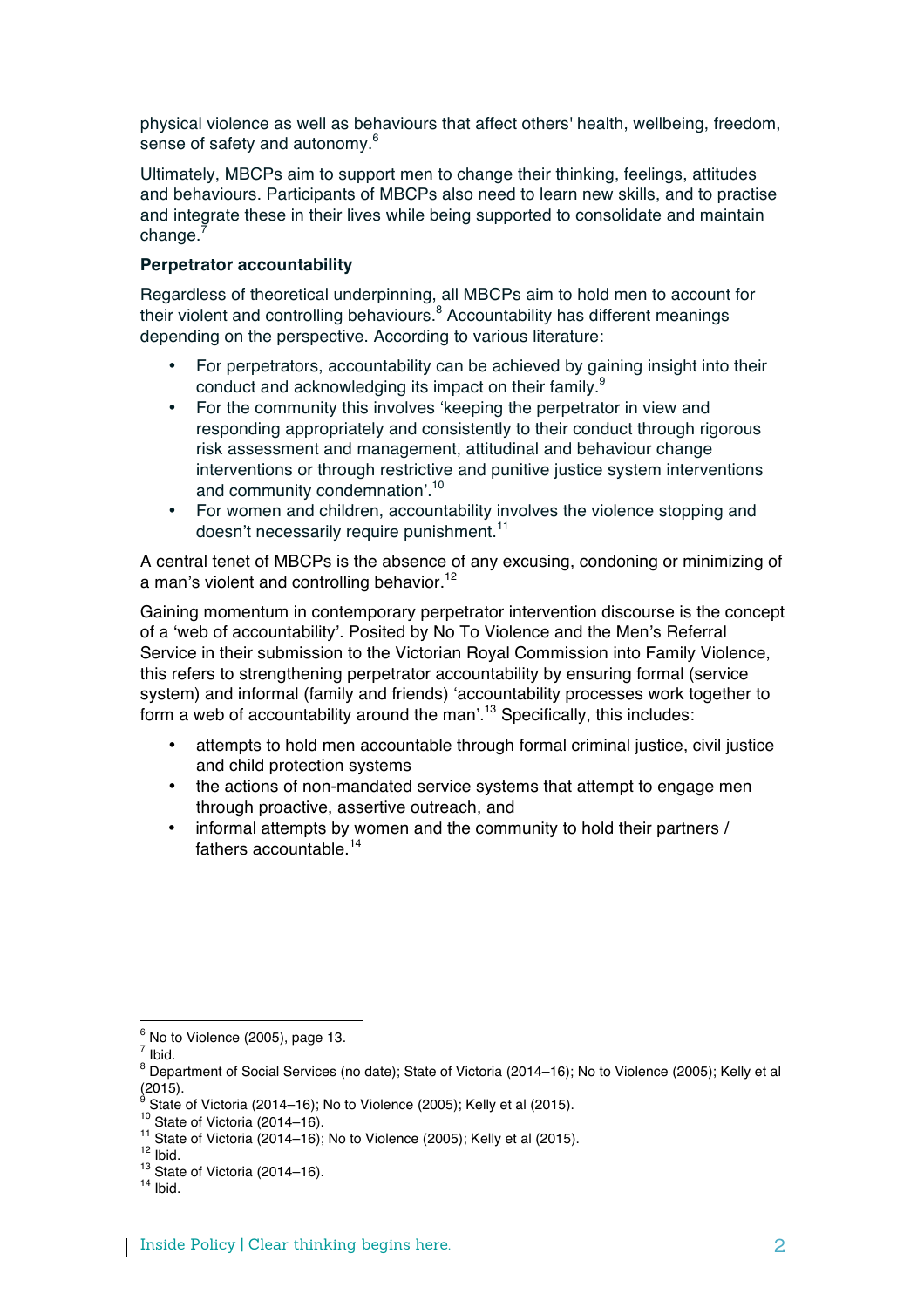# **3. Key components of MBCPs**

It is important to note from the outset that two distinctly different theoretical approaches that underpin MBCPs exist. This section explores both approaches and their core elements. The section then goes on to describe the effective elements of all MBCPs.

# **The Duluth Model**

The first approach to MBCPs is commonly known as the Duluth Model. Developed in the 1980's in Minnesota in the United States, Duluth is a gender-driven psychoeducational model. The underlying premise of this model is that 'family violence is a result of entrenched gender inequality and patriarchal ideology<sup>15</sup> that exists within our society. As such MBCPs built around this notion aim to raise men's awareness and understanding of the gendered nature of their behaviours and its harmful impact. MBCPs do this by challenging men's belief systems around masculinity and gender.

In addition to directly challenging men's belief systems regarding gender and masculinity, Duluth 'brings the justice and human service interventions together around the primary goal of protecting victims from ongoing abuse'.<sup>16</sup>

Bringing all of this together, according to Pence (date unknown) the four key elements of the Duluth Model are:

- 1. protecting victims from ongoing violence
- 2. holding perpetrators and intervening practitioners accountable for victim safety
- 3. offering perpetrators an opportunity to change, and
- 4. ensuring due process for perpetrators through the intervention process.<sup>17</sup>

The Duluth Model promotes group programs rather than individual counselling. However, the Victorian Minimum Standards do support individual counselling where communication barriers or remoteness mean that a man cannot participate in a group program.

Many community-based MBCPs in Australia are based on the Duluth model. In fact, the Victorian Minimum Standards on Men's Behaviour Change Programs and their delivery are based on the Duluth theoretical underpinning and methods.

# **The Risk Needs Responsivity Model**

The second approach to MBCPs is the Risk Needs Responsivity (RNR) model. RNR is a highly effective intervention in reducing recidivism in sex offenders and more recently is being applied to family violence perpetrators. RNR 'seeks to identify and address specific criminogenic factors that contribute to, or exacerbate, offending'.<sup>18</sup> Such factors include unemployment, homelessness, substance misuse, mental ill health and a range of other personal risk factors.<sup>19</sup>

Specifically, RNR interventions are framed as follows:<sup>20</sup>

• Risk – matching the intensity of the intervention to the complexity and the risk of the individual through the use of valid assessment tools.

<sup>&</sup>lt;sup>15</sup> State of Victoria (2014–16): Vol 2, page 256.<br><sup>16</sup> Pence (2017).<br><sup>17</sup> Pence (2017).<br><sup>18</sup> State of Victoria (2014–16): Vol 2, page 257.<br><sup>18</sup> Centre for Forensic Behavioural Science and Forensicare, Submission to the R Family Violence.

<sup>20</sup> Andrews (1990).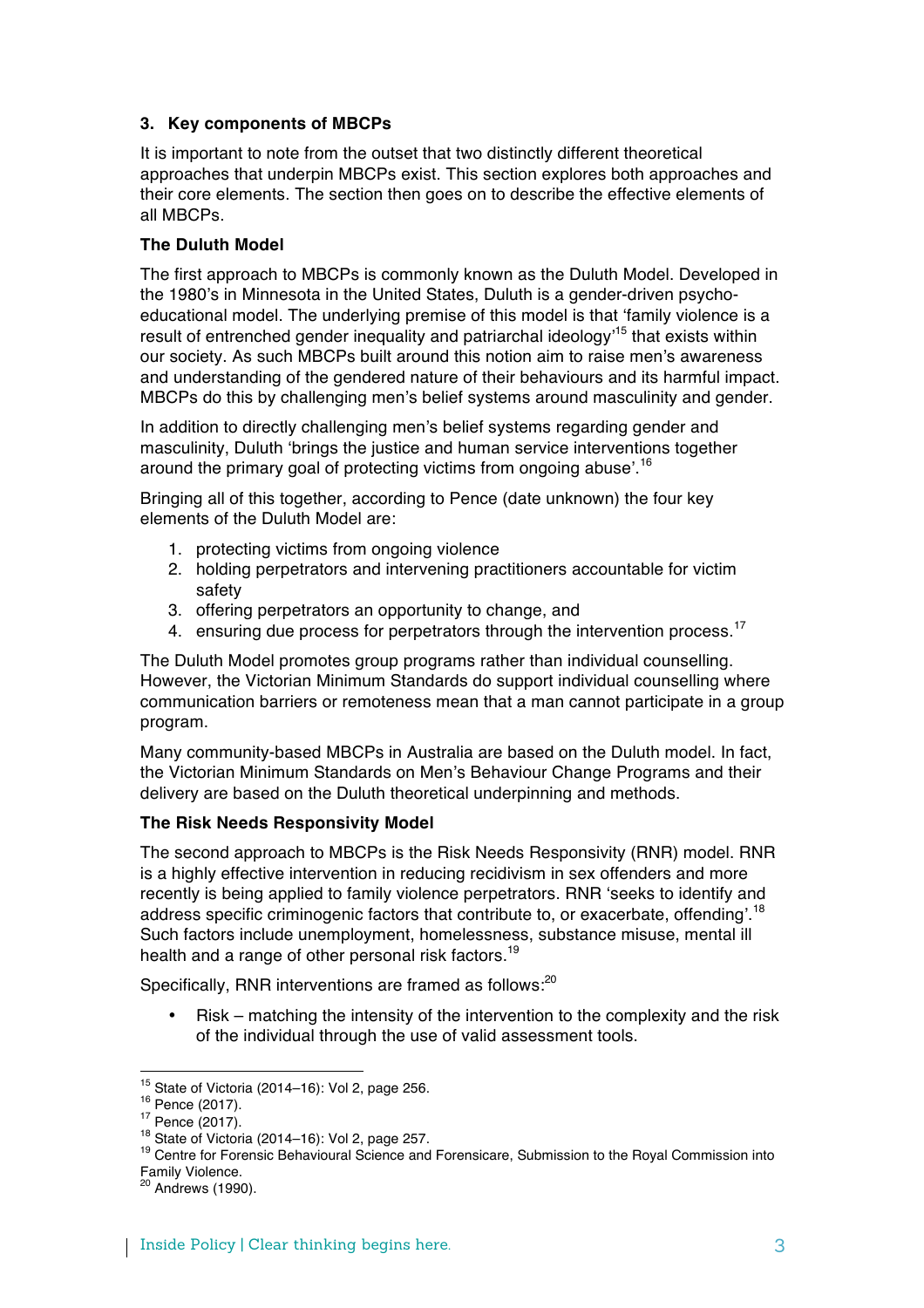- Needs addressing the specific factors that contribute to the offending behaviour through treatment programs that focus on psychological, social and emotional functioning.
- Responsivity matching the treatment to the individual's needs through treatments that are cognitive behavioural in nature.

RNR interventions are individual in nature and are more likely to be offered through an individual counselling model rather than a group-work setting.

RNR interventions are more commonly delivered in custodial settings rather than community settings.

# **Approaches for engaging Indigenous Australian men in behaviour change**

From the outset it should be noted that the effectiveness of MBCPs that target Indigenous Australian men has not been rigorously evaluated or studied. The evaluations that have been conducted largely relied on participants' self-assessment of change and do not incorporate partner, ex-partner or children's perceptions. Nor are the existing evaluations experimental or quasi-experimental. Therefore the content in this section largely relies on studies of common features of culture-based interventions.

An examination of the common features of a range of family violence interventions for Aboriginal and Torres Strait Islander men by the Menzies School of Health Research found that such programs are generally informed by:

- reconnecting men to culture and their role within their community this is achieved through spending time out of community at outstations or by 'going bush', learning / participating in cultural dance, learning / sharing stories
- understanding the dynamics of Indigenous family relationships this is achieved by defining a man's family in the extended sense i.e. their partner, children, parents, siblings, aunts and uncles as well as acknowledging complex kinship systems
- recognising the ongoing impacts of intergenerational trauma resulting from colonisation, dispossession and disadvantage – this is achieved by understanding and exploring the trauma the men have experienced and how this impacts on their behaviour, and
- connecting with other supports and services within the community this is achieved by referring men to community-based services such as Alcoholics Anonymous, health services.<sup>21</sup>

Unlike MCBPs built around the Duluth or RNR models, the content of these programs are not framed around gender beliefs nor do they incorporate cognitive behavioural interventions.

Similar to mainstream MBCPs, Indigenous men's programs tend to be based around facilitated group work and focus on men taking responsibility for their violent and controlling behaviours.

MBCPs for Aboriginal men in Canada are built around a similar philosophy – that reconnection with culture, involvement of community and understanding past trauma – is critical for reducing violence. As such, an effectiveness and appropriateness review of 15 programs funded by the Canadian Government identified the following characteristics have been identified for designing culturally appropriate family violence programs for Aboriginal men in Canada:

 $21$  Arney (2012).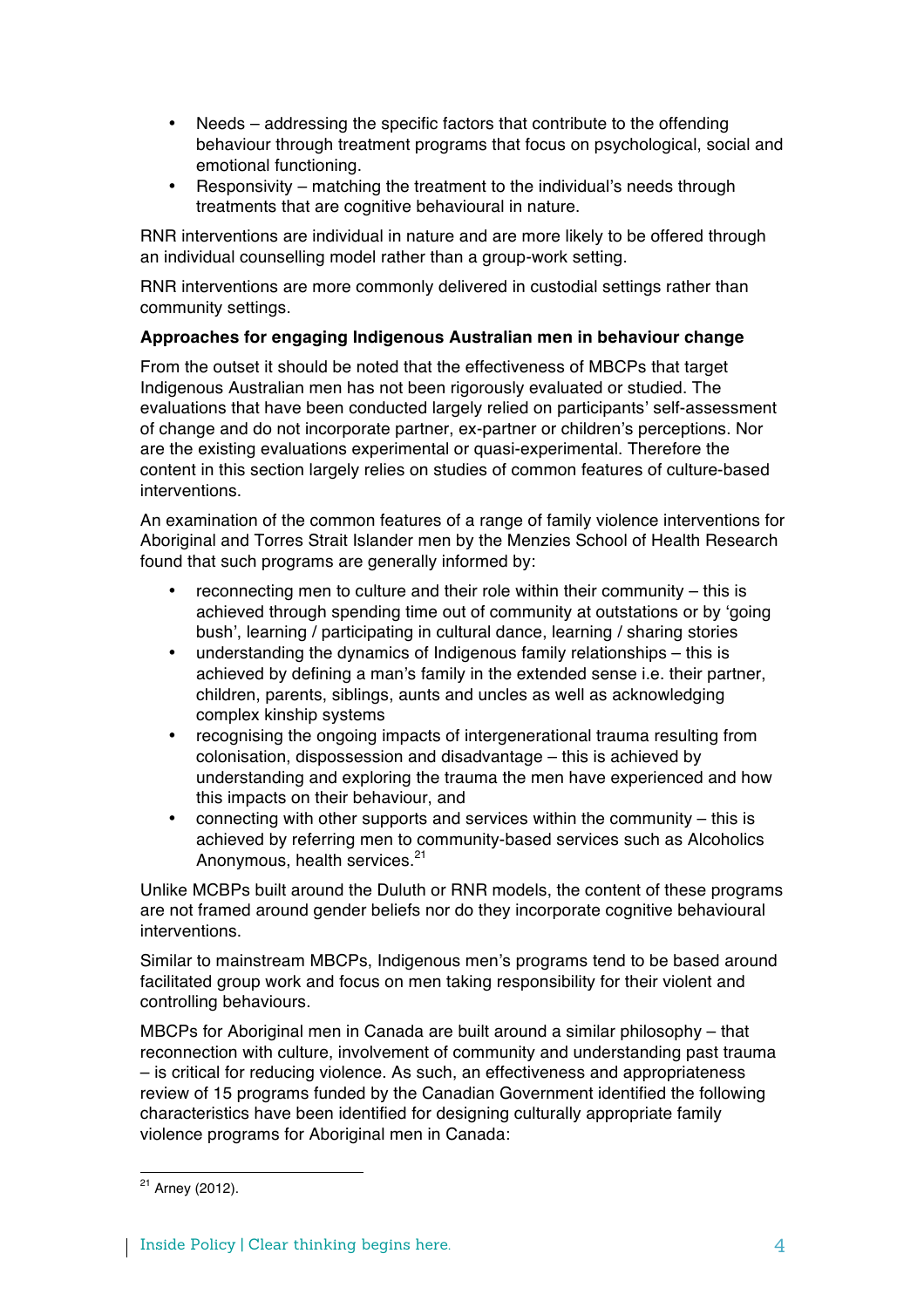- valuing of Aboriginal tradition and culture
- recognising the importance of ritual and ceremony
- valuing the wisdom of Elders
- having a strong sense of community and sharing responsibility
- connectedness to land, family and community
- restoring the balance between all of an individual's responsibilities
- valuing nurturing and mutually respectful relationships
- honouring the central place of women
- accepting and respecting the client as a whole person
- a sense of equality between service provider and service recipient
- a central attitude of caring
- preferring forgiveness rather than judgment and punishment, and
- a holistic connection of body, mind and spirit.<sup>22</sup>

However, another review of family violence interventions in Aboriginal communities in Canada highlighted the lack of effective perpetrator programs. In particular, this review found that communities were aware that anger management programs and men's circles were not enough to address the violent behaviour of men and more effective options were required.23 Similar findings have been made of culture-based offender programs in New Zealand prisons.<sup>24</sup> It is interesting to note that a review of culture-based offender programs in New Zealand suggested that incorporating culture into the intervention aligns with the responsivity principle of the RNR model. $^{25}$ Specifically the report stated, 'incorporating culturally-based concepts, imagery and activities into programme content is regarded as a way of both attracting minoritygroup participants into programmes, and ensuring that the programme engages and retains them' 26.

# **Interventions and young people**

The literature suggests there are two effective approaches to working with young people. The first – Step Up – focuses specifically on young people as perpetrators of violence against their family members. The second – Roca's Intervention Model – focuses on young men with offending history more broadly and does not focus in on family violence offences specifically.

**Step Up** is an adolescent family violence intervention program designed to address youth violence toward family members. Step Up was first designed in the US and is now delivered in the UK and Australia. The goal of the program 'is for youth to stop violence and abuse toward their family and develop respectful family relationships so that all family members feel safe at home'.<sup>27</sup>

Central to the original Step Up program is the work undertaken with the young person and their parents both separately (via youth and parent groups) and together. The Australian version of the program delivered by Child and Family Services in Ballarat provides 'intensive outreach work'<sup>28</sup> to adolescents and their families in addition to group-work and individual counselling.

<sup>&</sup>lt;sup>22</sup> Hart (1997).<br><sup>23</sup> Aboriginal Healing Foundation (2003).<br><sup>24</sup> Department of Corrections (2009).<br><sup>25</sup> Ibid, page 41.<br><sup>26</sup> Ibid, page 42.<br><sup>27</sup> Three programs run in Victoria https://cafs.org.au/programs-services/step-up-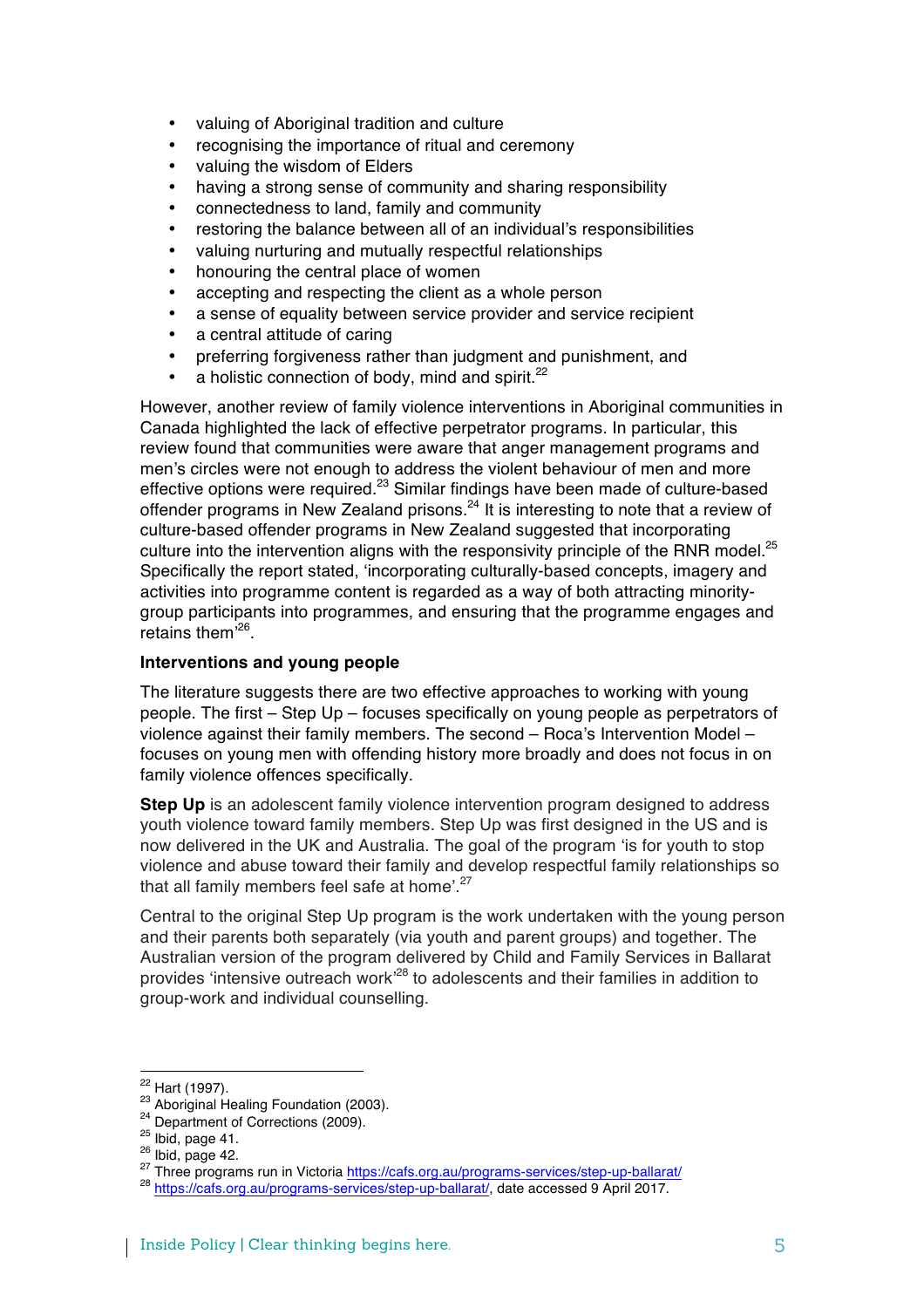Step Up targets adolescents aged between 12 to 18 years and their families. Prior to accessing the program, all adolescents and their families undergo a thorough risk and needs assessment.

Typically, Step Up is delivered on a weekly basis, for 1.15-2 hours over 10-21 weeks in duration.

Similar to RNR model interventions, Step Up uses 'a cognitive behavioural, skills based approach to help teens stop the use of violent and abusive behaviours and learn nonviolent, respectful ways of communicating and resolving conflict with family members'.<sup>29</sup>

Participants are assisted to understand the impact of their violent behaviour as well develop empathy and take responsibility through a range of restorative practice methods. The 'Wheels of Abuse and Respect<sup>30</sup> are used to quide these discussions with participants.

Using the above techniques, the participants are guided to develop:

- safe behaviours
- responsibility for behaviour
- self calming
- self awareness of thinking, feelings and behaviour, and
- respectful communication.<sup>31</sup>

Parents are also taught methods to respond to violence in the home and parent to promote respectful relationships.

In addition to the interventions provided through Step Up, participants are also referred to a wider range of supports in the community.

**Roca** is an organisation based in the United States that has developed 'an evidencebased and data-driven Intervention Model<sup>32</sup> that targets high-risk young people. This model does not specifically target young people who perpetrate family violence.

The five critical features of this model are:

- 1. Relentless outreach youth workers are employed to 'find our young people, knock on their doors and bring them to programming'.<sup>33</sup>
- 2. Transformational relationships youth workers and young people work intensively over the long-term in order to build trust 'using a range of techniques including Motivational Interviewing and Cognitive Behavioural Theory'. <sup>34</sup>
- 3. Engaged institutions Roca works closely with key institutions involved in a young persons life including Police, probation, housing, schools and others in order to create a 'safety net' around the young person.<sup>35</sup>
- 4. Performance based management Roca has developed a tested and evaluated program logic which is used to captures program performance information on a daily, weekly and monthly basis.<sup>36</sup>

- 
- 

 

<sup>29</sup> http://www.kingcounty.gov/courts/superior-court/juvenile/step-up/curriculum/content.aspx, date accessed 9 April 2017.

<sup>&</sup>lt;sup>31</sup> lbid.<br><sup>32</sup> http://rocainc.org/work/our-intervention-model/relentless-outreach/, date accessed 14 April 2017.<br><sup>32</sup> http://rocainc.org/work/our-intervention-model/, date accessed 14 April 2017.<br><sup>34</sup> lbid.<br><sup>35</sup> lbid.<br><sup>35</sup>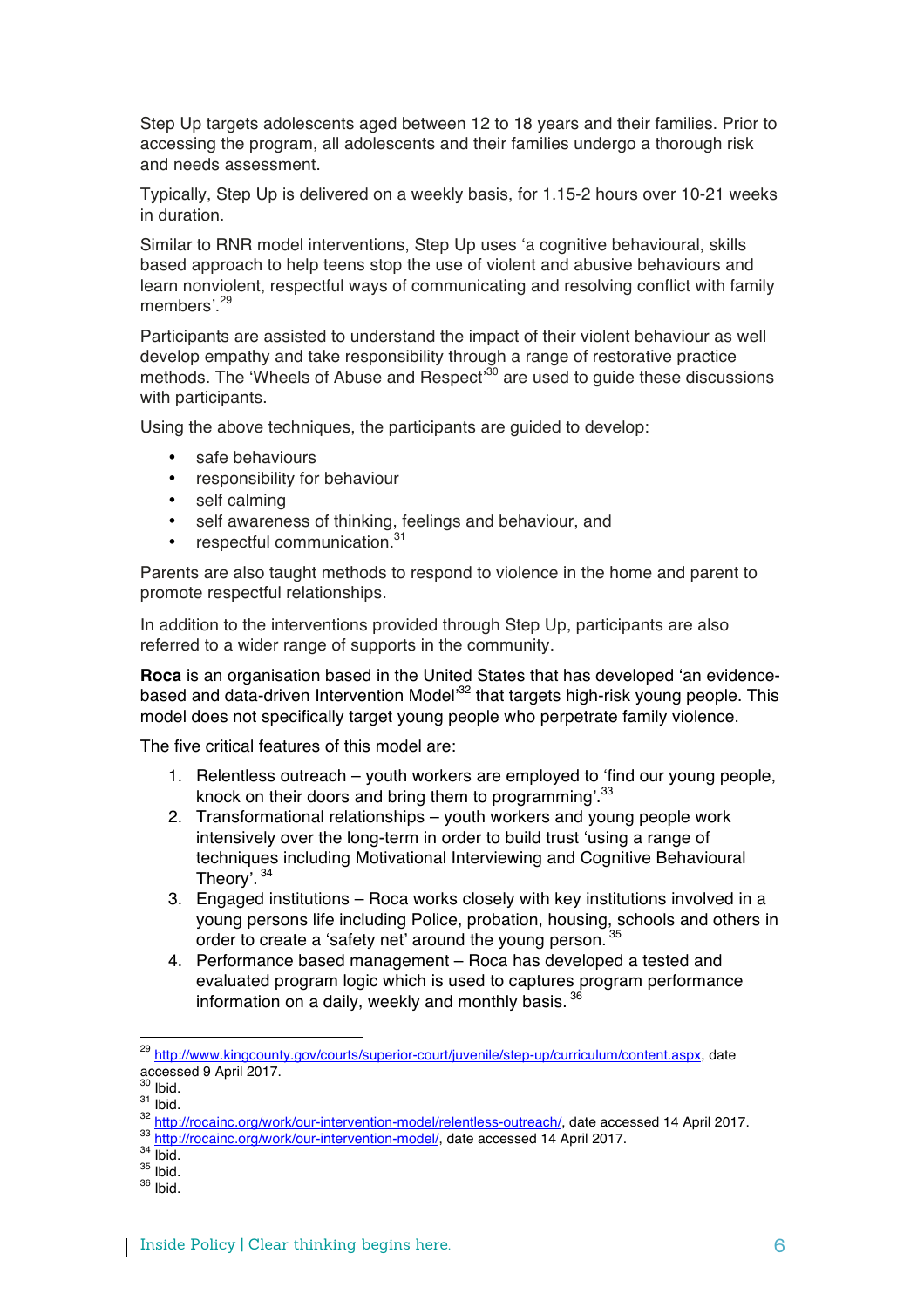5. Stage based programming – using a range of techniques, the Intervention Model focuses on developing young peoples' skills in the three core areas of Education, Life Skills and Employment. <sup>37</sup>

# **Practical Application**

The literature suggests that in practice a blend of the most effective elements of both the Duluth and RNR models is what's required for perpetrator interventions. Variations of these elements by way of a delivery model are examined below.

### *Pre-conditions for delivery*

Outlined below are the important pre-conditions, which a meta-analysis of the literature suggests is required in order for MBCPs to be effective. These preconditions relate to the organisational and broader service system context in which the intervention operates as opposed to the actual intervention itself.

#### Gendered power and control theoretical underpinning

Drawing on the Duluth approach, the literature suggests that a program / intervention which recognises the gendered context within which family violence exists is critical. This requires a program or intervention to:

- Involve women and children as the victims of men's violent behaviour. This can be achieved by keeping women and children informed of the man's progress in the program, seeking their input at the intake and assessment stage, seeking their input following the man's participation to understand if the violence has ceased, and ensuring they access support services alongside the MBCP intervention.<sup>38</sup>
- Challenge men's belief systems regarding masculinity (i.e. what it means to be a man), women's role and the nature of the relationship between men and women in society.<sup>39</sup>

# System integration

Gondolf (2000) noted in a number of studies that the effectiveness of MBCPs cannot be divorced from the context in which they operate.<sup>40</sup> In particular, interventions beyond the control of MBCP facilitators that form part of an integrated response to family violence – such as courts, victim support programs, alcohol and drug addiction programs – may have a positive effect on men's behaviour change.

Services which form part of an integrated response include the courts, police, health services, mental health services, legal services, family violence services, victim support services, children's services.

Referral mechanisms, networking, information sharing are all important mechanisms which need to be established in order to facilitate service integration.<sup>41</sup>

In its submission to the Victorian Royal Commission into Family Violence, the Victorian Aboriginal Childcare Agency (VACCA) noted that effective perpetrator

 $\frac{37}{38}$  Ibid.<br> $\frac{38}{38}$  Department of Social Services (no date); NSW Government Attorney-General and Justice (no date); No to Violence (2005); Kelly et al (2015).

 $39$  No to Violence (2005); and Kelly et al (2015).<br> $40$  Gondolf (2000).<br> $41$  No to Violence (2005).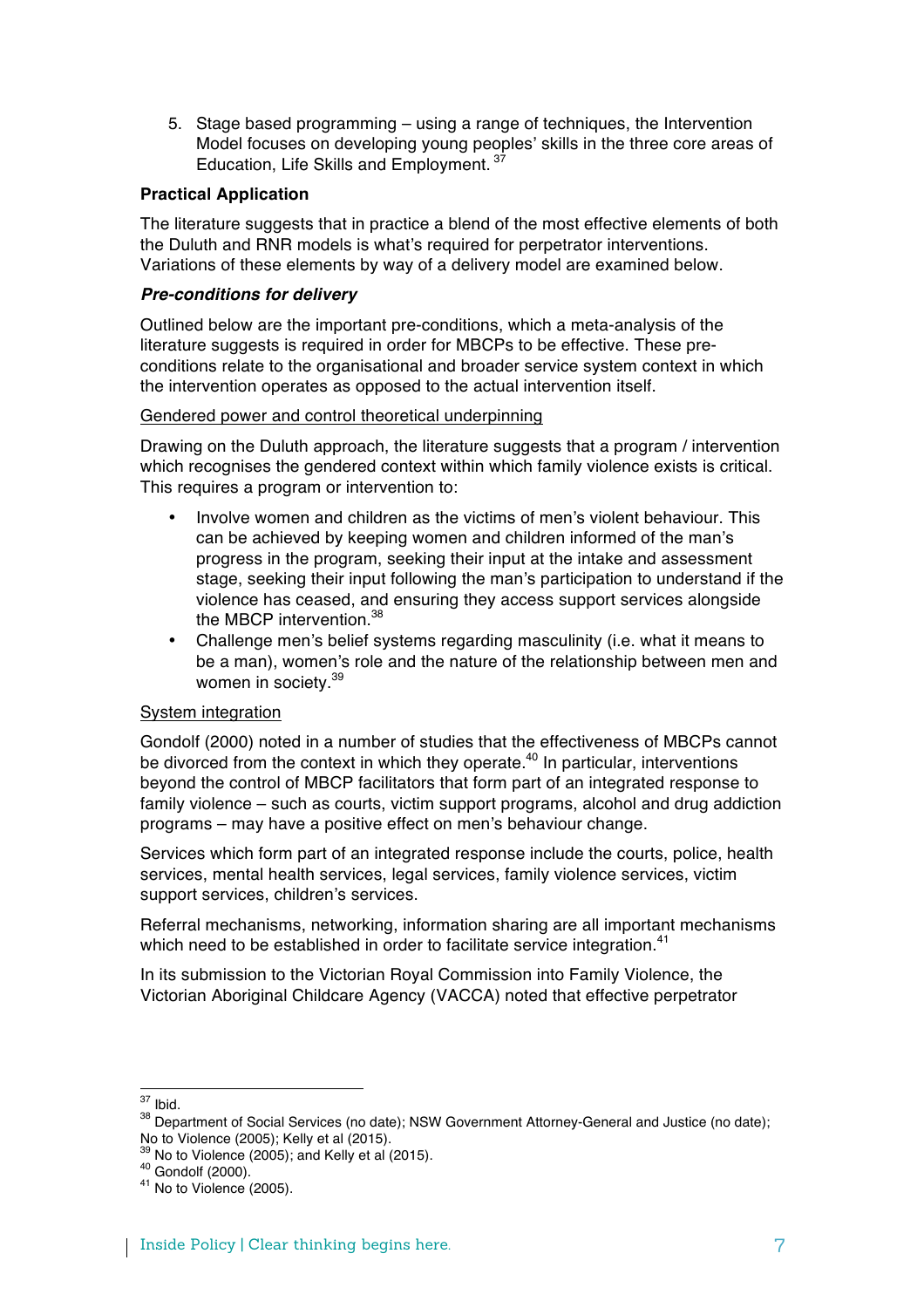interventions for Indigenous men must also address mental ill-health as well as drug and alcohol addiction. 42

System integration also enables the 'web of accountability' (refer to earlier), which is required to hold perpetrators to account.

### Appropriately qualified and skilled staff

Regardless of whether the MBCP is based on the Duluth or RNR models, the literature cites the importance of appropriately skilled and qualified staff. This includes contact workers, assessors, counsellors and facilitators.

Key to ensuring this is providing all staff with access to:

- professional development this includes participation in training, workshops, symposiums and conferences as well as having their practice observed and reviewed, and
- professional supervision this is a formal mechanism where staff meet with a more senior and experienced practitioner to debrief and build on their practice.

The Victorian and New South Wales Minimum Standards / Principles for MBCPs state a minimum level of qualification for MBCP staff. It also requires that MBCP staff participate in a minimum of three professional development activities in a 12-month period. 43

In addition to the skills and experience required, staff should also operate from a nongendered, non-violent value set.<sup>44</sup>

#### Service governance

The literature regarding the Duluth Model in particular emphasises the importance of the MBCP intervention operating in connection with the broader service system. Even the RNR model requires men to access supports to help them address a range of personal, social and life issues that go beyond the behaviour change intervention. This requires engagement with the broader service system.

To enable this, the literature suggests that how a provider is governed can increase the level of service integration that exists. To this end, the establishment of a reference group comprised of relevant local providers is critical. Providers that may participate in this reference group include:

- family violence services
- police
- child protection
- forensic mental health
- health services
- employment services, and
- schools.

#### Holistic and local

As noted above, the Australian literature recognises that family violence in Indigenous communities exists in a context of social disadvantage, colonisation,

 $42$  VACCA submission outlined in State of Victoria, Royal Commission into Family Violence: Summary and recommendations, Parl Paper No 132 (2014–16), Vol 2.

and recommendations, Paper No 132 (2014), Paper No 132 (2014–16), Paper No 132 (2014–16), Paper Indian Separtment of Social Services (no date); No to Violence (2005).<br><sup>44</sup> No to Violence (2005).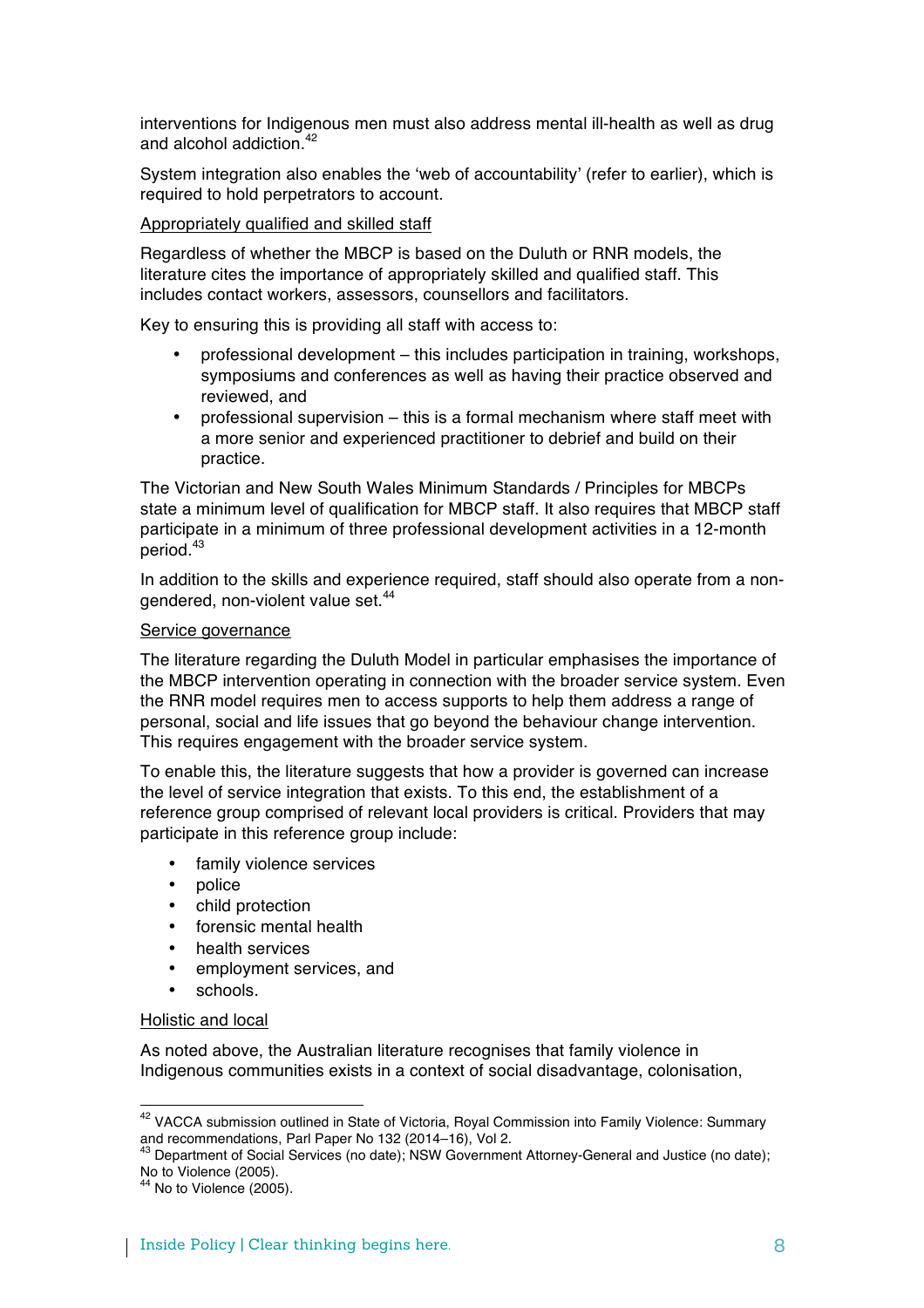dispossession and resultant trauma. <sup>45</sup> This can manifest itself in social exclusion, violence, poor parenting, and substance misuse. Therefore interventions for Indigenous men, women and children must be holistic in the sense that they acknowledge this context and their results, while not excusing men's violent behaviour.

In addition to understanding the context, a recognition of the need to be culturally appropriate – for the local context in which the intervention is being delivered – is also critical.<sup>46</sup> Local cultural appropriateness refers to sound communication ability, and sufficient levels of flexibility and adaptability to respond to changing circumstances affecting target communities, such as:

- kinship structures and dynamics
- cultural obligations
- competing priorities facing participants, and
- communication barriers.<sup>47</sup>

### *Delivery mechanisms*

Outlined below are the essential mechanisms by which MBCPs are delivered. For each mechanism, the literature is inconclusive about how each mechanism is designed to be most effective, therefore the different approaches that are applied are explored below.

#### **Enquiry**

Often the first step in accessing a MBCP, an initial enquiry is usually made by the man himself, or by a referring agency on the man's behalf.

Critical at this point is, the:

- skill-level of the staff member handling the enquiry
- information provided to the man or referrer about the MBCP / intervention and its theoretical underpinning, and
- behaviours that are modelled to ensure that a non-gendered, non-violent value set is upheld.

#### Intake and assessment

This step is critical for determining who is eligible to participate in the intervention. MBCPs are generally targeted towards men who have moderate levels of offending / violent behaviour. Men who may be ineligible for MBCPs are those who:

- have untreated drug and alcohol addictions
- are at the high / severe end of the offending spectrum
- have not yet perpetrated violence
- have language barriers which preclude them from participating in group work
- have significant mental ill health concerns including those who have severe criminogenic disorders such as psychopathology, and
- do not agree to the terms of participating in the MBCP.

The literature identifies a range of different approaches and eligibility requirements for MBCPs. Some MBCPs only accept men who have been court-referred or mandated, while others accept men who voluntarily participate. The literature is inconclusive as to whether voluntary or mandated programs are more effective.<sup>48</sup>

<sup>&</sup>lt;sup>45</sup> Closing the Gap Clearinghouse (2016).<br><sup>46</sup> Ibid.<br><sup>47</sup> Arney et al (2012).<br><sup>48</sup> Day et al (2009).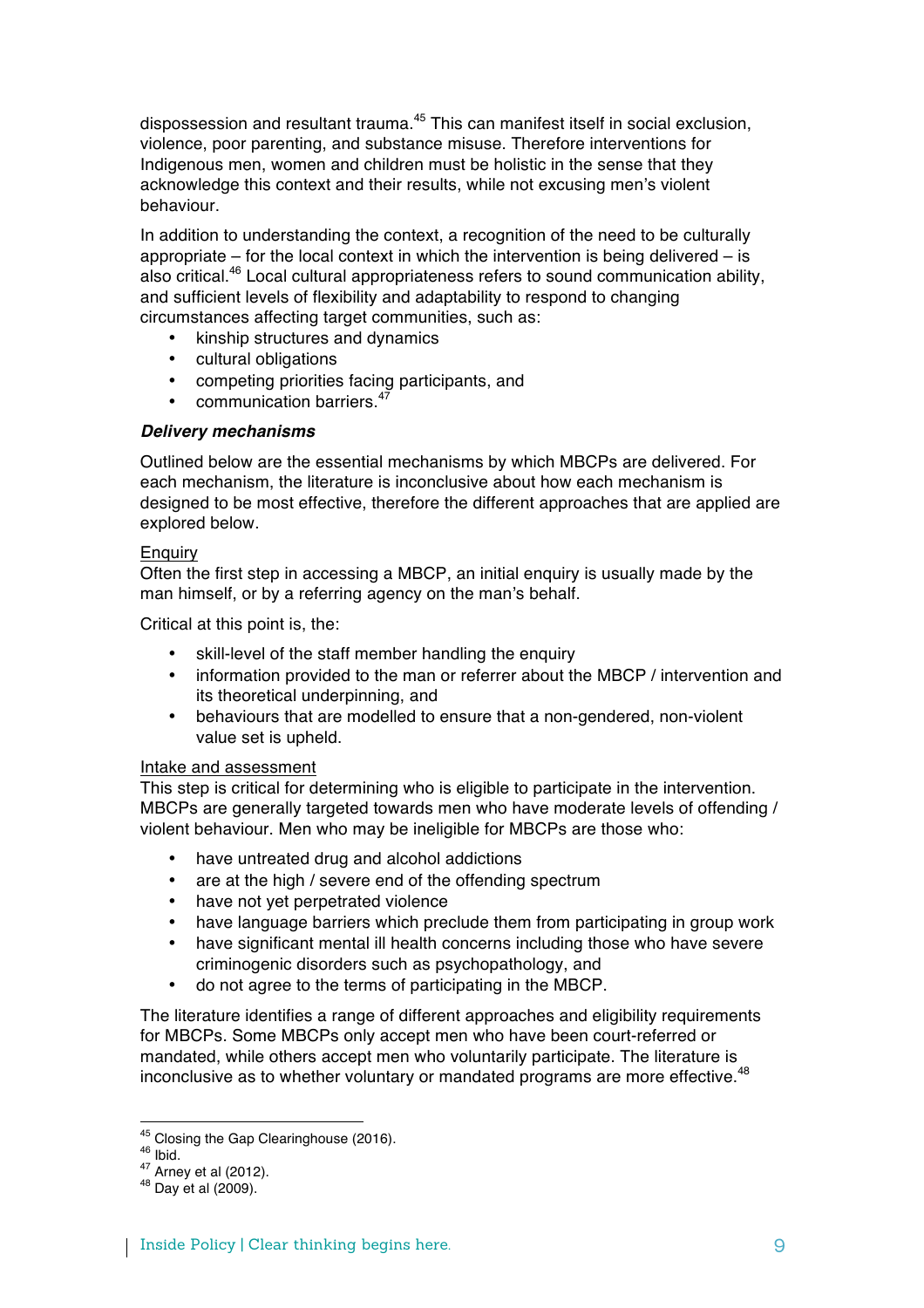Processes for conducting intake and assessment also vary. For example:

- The time providers spend with men during the intake and assessment phase ranges from one hour to a series of meetings and interviews over several weeks.
- Some providers talk only to the men while other talk to the women and children in the men's lives as well as other providers.
- The intake and assessment activities can range from an interview (by telephone or face-to-face) to an in-depth psychometric and / or risk assessment.

In terms of intake and assessment process, the Victorian Minimum Standards require MBCP providers to:

- accept men referred voluntarily and involuntarily,
- undertake an initial face-to-face assessment interview with the man then conduct subsequent assessment meetings by phone or face-to-face, and
- interview the women and children who have experienced violence as part of the assessment process.

#### Induction

For group-based MBCPs, following the intake and assessment stage is induction of the new participants. Induction introduces new participants to the program, what to expect from the program and any pre-reading material.

Induction is an important opportunity for program staff to gauge the level of commitment the man has to the program and to changing their behaviour.

The literature suggests that induction is important for preparing men for what to expect from the program so that it is not so foreign once they commence the program.

#### **Delivery**

As noted earlier, there are a variety of ways in which MBCPs are delivered. Providers of MBCP have different modes of delivery, entry points, durations and intensity, facilitation models and program content. The only conclusive evidence about delivery is that the longer and more intense the engagement of men in the intervention, the more effective the intervention is in changing behaviour.<sup>49</sup>

As noted earlier, there are negligible differences in levels of effectiveness between MBCPs that use the Duluth or RNR models.<sup>50</sup>

A summary of the approaches to different aspects of delivery is outlined below:

• **Group-work:** Most MBCPs are conducted face-to-face in a group setting. Group work is a powerful tool for men's behaviour change and has been shown to be effective in a range of settings.<sup>51</sup> The rationale for group-work is that the group challenges individual's violent behaviours and beliefs as well as holds individuals to account. For example, hearing the stories of other participants provides men the opportunity to reflect on their own behaviour. Assuming the right group norms are in place, group members also hold each other to account for their behaviours.

<sup>&</sup>lt;sup>49</sup> Cluss et al (2011); Gondolf (1999); Gondolf (2000); Kelly et al (2015).<br><sup>50</sup> Day et al 2009.<br><sup>51</sup> Cluss et al (2011); Gondolf (1999); Gondolf (2000); Kelly et al (2015).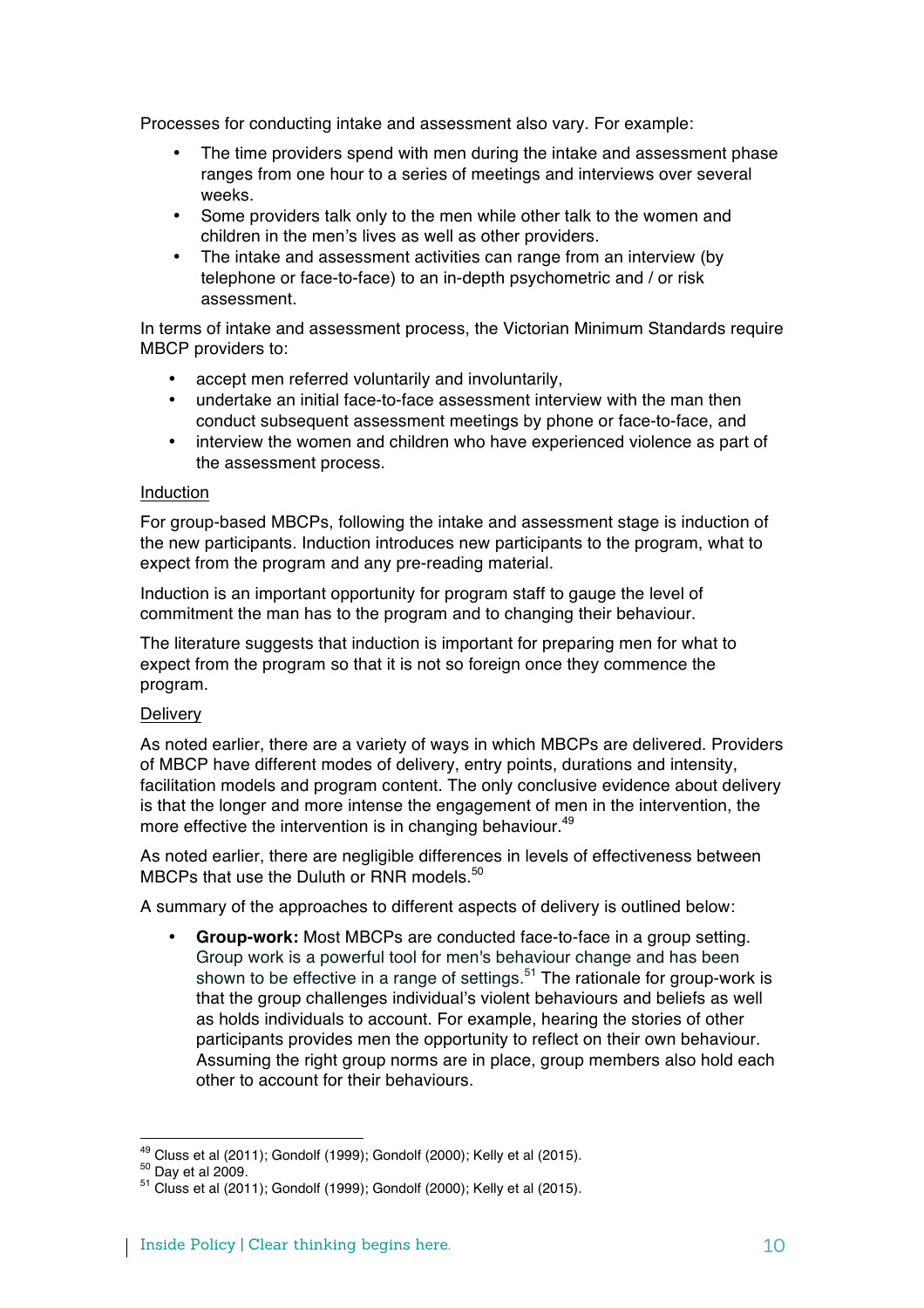- **Individual counseling**: Individual counselling is not recommended as a primary mode of delivery in the Duluth model, though it is a core component of the RNR model. No To Violence suggests using individual counselling only provided where a man cannot participate in a group program because of language or distance barriers. The literature suggests it should be framed by a 'therapeutic alliance' between the therapist and client (Attorney-General's Department: 2010) characterised by collaboration, affect and agreement on treatment goals and tasks.<sup>52</sup> When it comes to adolescents, Roca's model incorporates motivational interviewing throughout the intervention to monitor the individual's progress in the change process. $53$
- **Online programs:** Some literature suggests that the group-work approach is out-dated in some situations and individual counselling and / or virtual modes of engagement should be offered. Victoria recently trialled an online MBCP and its evaluation, while highlighting some limitations, overall found it to be as effective as face-to-face programs in changing belief systems.<sup>54</sup>
- **Entry:** there is no reliable evidence to determine whether closed, open or rolling entry programs are more effective. Though rolling entry programs do have the benefit of being able to engage men when they are at their highest level of motivation to change their behaviour.<sup>55</sup>
- **Duration and intensity:** while there is no definitive evidence on the most effective length and intensity of MBCPs or 'dosage', a number of studies have shown that for programs offering 2-3 hours of group-work per week men's behaviours positively improve after participation in a six month program<sup>56</sup> and the rate of serious reassaults dramatically reduces after participation in a nine-month program.<sup>57</sup>
- **Group dynamics:** a group norm that addresses collusion, condoning of violence and misogyny is critical for changing men's violent and controlling behaviours.<sup>58</sup>
- **Facilitation:** co-facilitation of groups by male and female facilitators where responsibilities are not divided along traditional gender lines – is espoused to be essential for challenging the unhealthy beliefs around gender.<sup>59</sup> Reflective practice by facilitators at the end of each group by way of de-brief is also critical for safety and risk management.<sup>60</sup>
- **Program activities:** Check ins, discussions in pairs, small or whole groups, presentations, drawing and other creative processes, roles plays, reading exercises, journaling, surveying. Culturally-based groups also incorporate offsite activities like camping trips, 'going bush' or time at outstations/ on homelands. In an RNR model, cognitive behavioural therapy in a individual and group setting is used to change thoughts and behaviours.
- **Program content:** the focus of MBCPs is on violence and control. The cessation of violent and controlling behaviour is prioritised over other potential outcomes, such as personal development. As discussed earlier, holding the

<sup>&</sup>lt;sup>52</sup> Attorney-General's Department (2010).

<sup>&</sup>lt;sup>53</sup> http://rocainc.org/work/our-intervention-model/relentless-outreach/, date accessed 14 April 2017.<br>
<sup>54</sup> Rutter et al (2014).<br>
<sup>55</sup> No to Violence (2005).<br>
<sup>56</sup> Kelly et al (2015).<br>
<sup>57</sup> Gondolf (2000).<br>
<sup>57</sup> Gondolf

Summary and recommendations, Parl Paper No 132 (2014–16).<br><sup>59</sup> Pence (2017).<br><sup>60</sup> No to Violence (2005).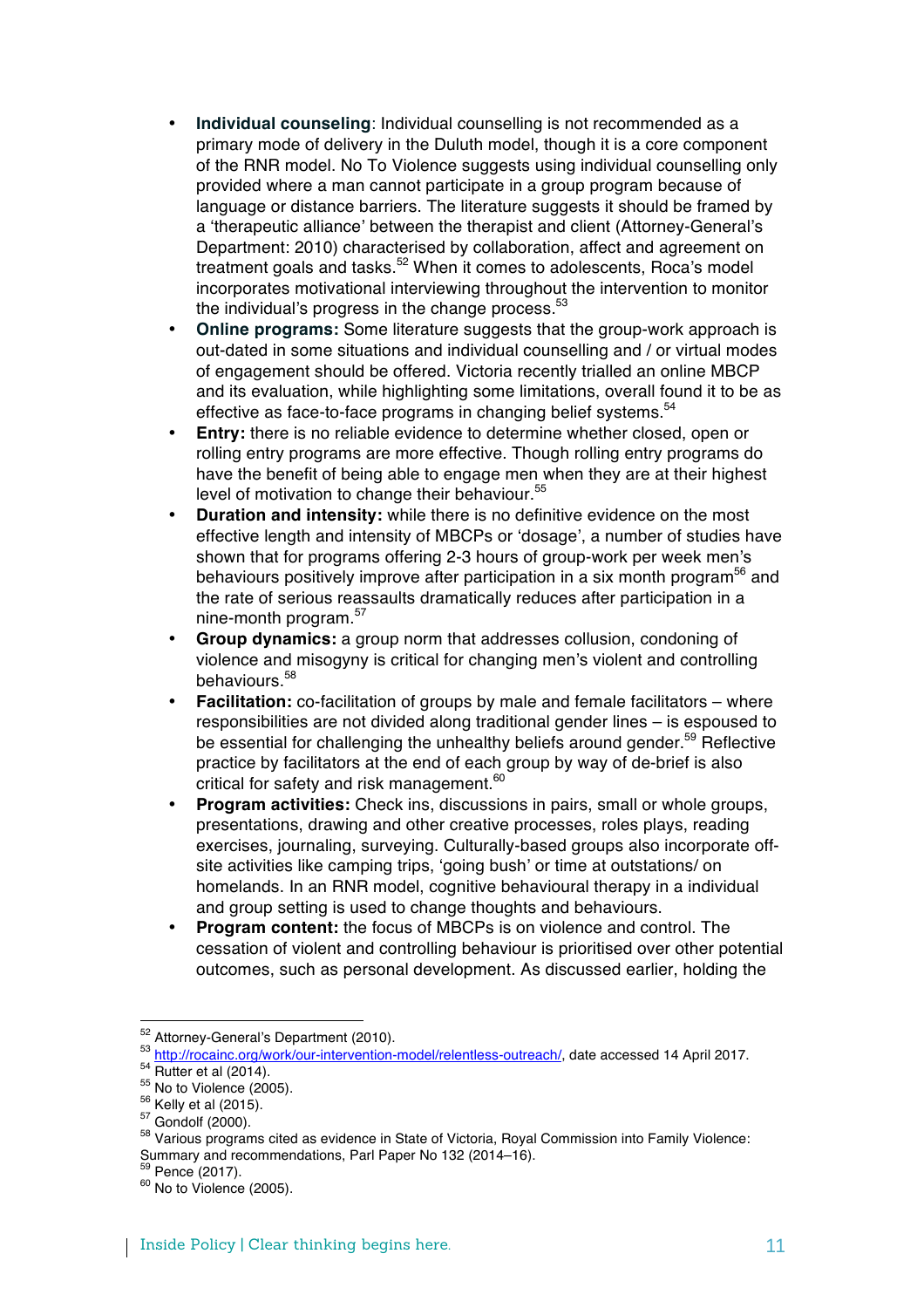men to account for their violent and controlling behaviours is a core objective of these programs. As a result program content tends to focus on men:

- identifying their violent and controlling behaviours
- understanding the impact of these behaviours on their partners, children and others, and
- developing strategies to reduce / cease these behaviours.

Culturally-based programs incorporate content on the kinship dynamics and the cultural responsibilities of men.

A 2013 meta-analysis of MBCPs by Washington State Institute for Public Policy found that the below approaches can be effective depending on the needs of the perpetrator:

- Cognitive behavioural therapy with 'an emphasis on improving empathy, communication and relationships with women<sup>'61</sup>.
- Relationship enhancement, which focuses on 'improving intimate relationships'62.
- Substance Abuse Treatment that assist perpetrators to address any alcohol and / or drug misuse which contributes to their violent and controlling behaviours.<sup>63</sup>
- Group couples counselling for those couples wanting to remain together.<sup>64</sup>

For men with specific needs the same study also suggested that treatments to address psychopathology may also be required.<sup>65</sup>

#### Exit including exit planning

Planning for an individual's completion of a program is critical. Programs achieve this by referring men to appropriate supports (e.g. counselling, employment services, education providers, accommodation providers) as well as providing post-program follow up.

# **4. What MBCPs can achieve**

It is important to note that there is no evidence to support that MBCPs framed around a particular theoretical model are more effective than others.<sup>66</sup> A study by Deakin University noted that the effect sizes for MBCPs underpinned by the Duluth model were d=0.35 while RNR models were d=0.29, with base rates of reoffending to be 35 per cent based on partner reports.<sup>67</sup> The effect size reduces considerably when the results of experimental studies are examined. While evidence submitted to the Victorian Royal Commission into Family Violence noted that both the Duluth and cognitive behavioural therapy approaches 'have had a small yet positive impact on reoffending'.<sup>68</sup> This assessment was confirmed by a 2013 meta-analysis of evaluations of MBCPs by Washington State Institute for Public Policy, which found 'no effect on [family violence] recidivism'69 for the six evaluations that tested the effectiveness of MBCPs based on the Duluth model. It should be noted that this

 

- 
- 

<sup>&</sup>lt;sup>61</sup> Miller, M et al., (2013).<br><sup>62</sup> Ibid.<br><sup>63</sup> Ibid.<br><sup>65</sup> Cluss et al (2011); Day et al (2009); Gondolf (2000).<br><sup>67</sup> Day et al (2009).<br><sup>68</sup> State of Victoria (2014–16).<br><sup>69</sup> Miller, M et al., (2013).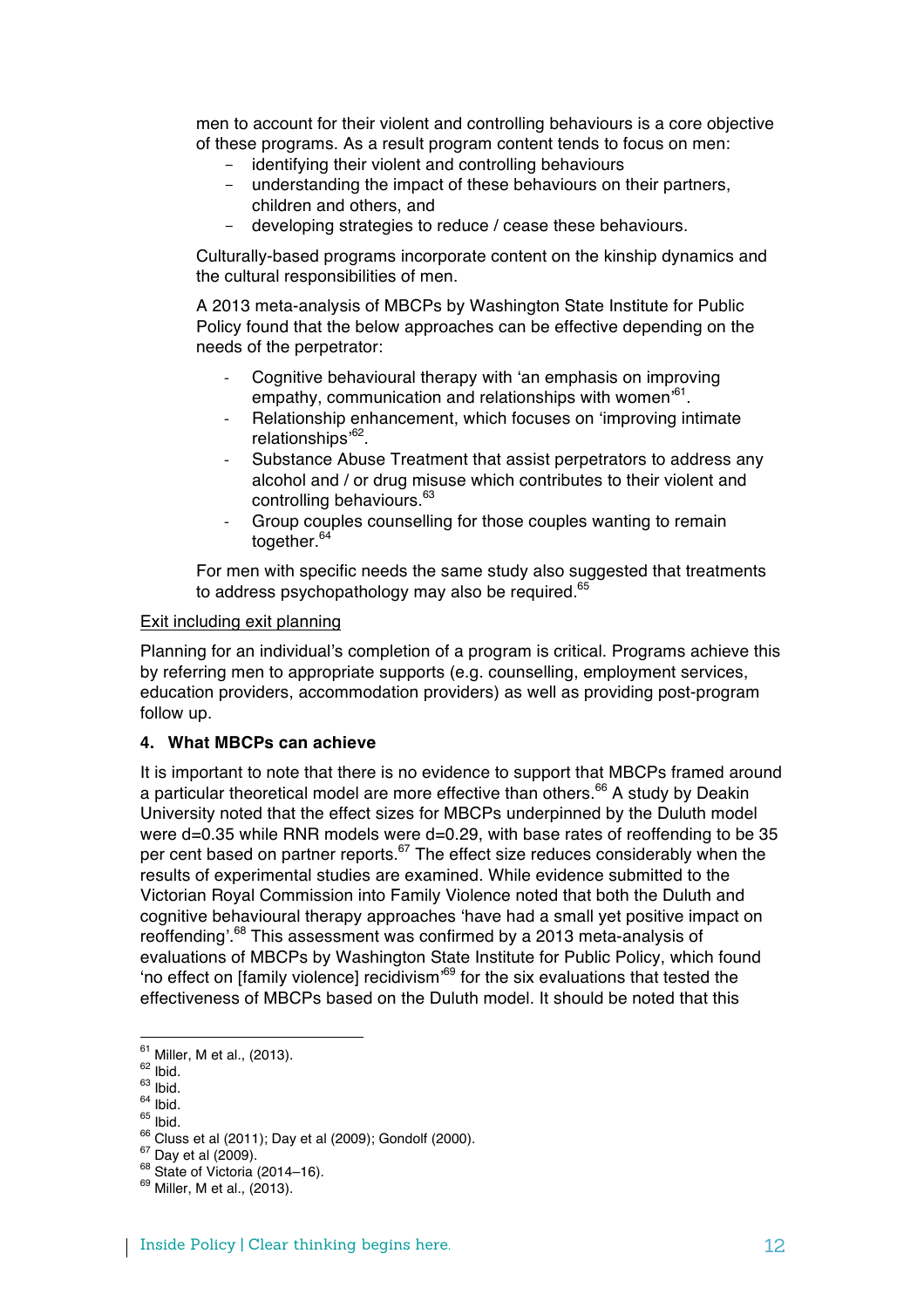study's effect modelling did not seem to control for program variables such as program duration.

Other research contends that, where long-term behavioural change is seen, it is due to a combination of factors including 'education from the program, sanctions from the court, and circumstances of the relationship<sup>70</sup>.

There is also scant evidence to how that MBCPs framed around cultural activities are effective for Indigenous Australian men. Further, there is a dearth of robust evaluative evidence on MBCPs to establish what works and what doesn't work, both in mainstream and Indigenous contexts. Where evaluations have been conducted, a range of methodological limitations existed, including:

- small study sizes
- reliance on participant self-assessment data, and
- flawed or non-existent program logics.

The robust evaluation of MBCPs conducted in the United Kingdom called Project Mirabal was recently undertaken. Project Mirabal evaluated the outcomes achieved by 11 Domestic Violence Perpetrator Programmes (DVPPs). The evaluators collected data not only from program participants, but also from their partners (or expartners) and children. Data collected included baseline (prior to programme commencement) and post program completion.

This evaluation found a number of promising outcomes were achieved through the DVPPs. The partners and ex-partners of DVPP participants reported positive change in the following areas: $71$ 

| Dimension                                                                              | <b>Areas of greatest change</b>                                                                                                                                                                                                                                                                                                                                                                                                                                                                                                                                                                              |
|----------------------------------------------------------------------------------------|--------------------------------------------------------------------------------------------------------------------------------------------------------------------------------------------------------------------------------------------------------------------------------------------------------------------------------------------------------------------------------------------------------------------------------------------------------------------------------------------------------------------------------------------------------------------------------------------------------------|
| 1. Respectful communication                                                            | He negotiates during disagreements<br>٠                                                                                                                                                                                                                                                                                                                                                                                                                                                                                                                                                                      |
| 2. Expanded 'space for<br>action' (i.e. women have their<br>sense of freedom restored) | Less likely to:<br>Make final decisions about whether people can<br>$\bullet$<br>visit / stay at the house<br>Restrict where I go<br>٠<br>Tell me to change the way I dress or my<br>$\bullet$<br>appearance<br>Prescribe or criticise the way housework is done<br>$\bullet$<br>Look at my messages and contacts<br>$\bullet$<br>Prevent me participating in activities or groups<br>$\bullet$<br>outside of home including seeing or contacting<br>my friends and family<br>Be suspicious that I have been with another man<br>٠<br>/ someone else<br>Insist on knowing where I am or what I am doing<br>٠ |
| 3. Safety and freedom from<br>violence                                                 | Significant reduction or cessation in physical and<br>٠<br>sexual violence<br>Feelings of safety significantly increased                                                                                                                                                                                                                                                                                                                                                                                                                                                                                     |

 $^{70}$  Gondolf (2000).<br> $^{71}$  Kelly et al (2015).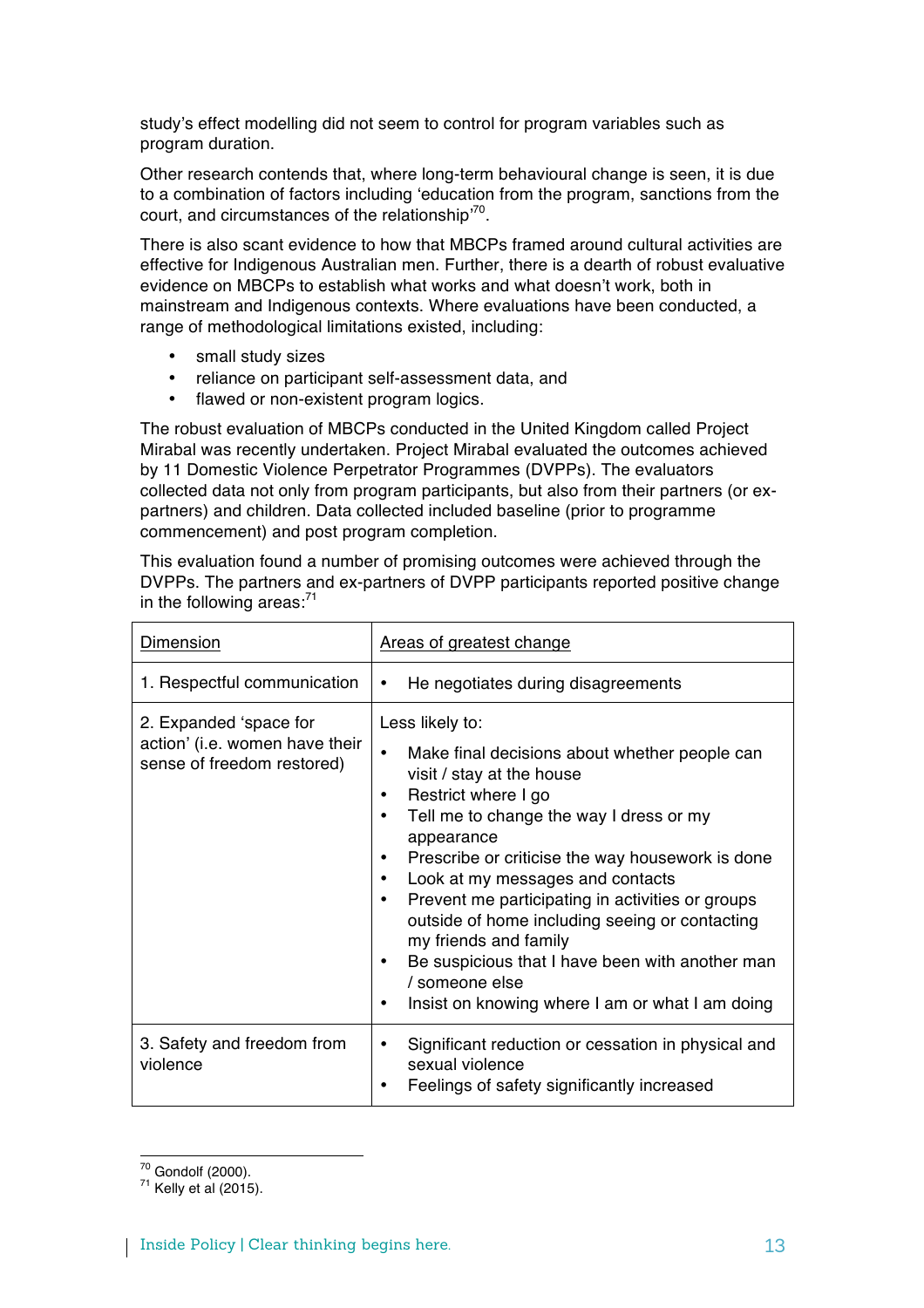| 4. Shared parenting                | Less likely to:                                                                                            |
|------------------------------------|------------------------------------------------------------------------------------------------------------|
|                                    | Get children to take his side during arguments<br>٠<br>Criticise me as a mother<br>It should be noted that |
| 5. Awareness of self and<br>others | More likely to understand the impact of his<br>behaviours on his partner and children.                     |
| 6. Safer, healthier childhoods     | Children are less likely to worry about their mother's<br>safety and their own safety.                     |

While the above outcomes are positive, it should be noted that little or no improvement was found in the following areas:

- 
- harassment and other abusive acts<br>• men making excuses for, or justifyir men making excuses for, or justifying, their abusive behaviours
- men blaming their partners for their abusive behaviours
- all women still worried about leaving their children alone with their partner, and
- children still seemed anxious, nervous, worried and clingy.<sup>72</sup>

Some MBCPs aim to reduce or cease:

- the danger to women and children, and / or
- reoffending by the men.

MBCP are also claimed to have broader benefits—including risk management—by ensuring the family remains in the view of service providers.<sup>73</sup>

No to Violence notes that where MBCPs are not conducted in a structured or appropriate way with safeguards, this can endanger women, children and staff.<sup>74</sup>

A 30-month follow-up of participants across four MBCPs in the US showed that 55 per cent of men did not reassault their partners (based on data provided by women).75 For the 45 per cent who did reassault their partners, the majority of reassaults occurred in the first three months of the program (15 per cent) then dramatically decreased from nine months onwards (4 per cent).<sup>76</sup> Eight-three per cent of women who participated in this study also reported feeling safer 30-months from program commencement. 77

Another study comparing four MBCPs of different approaches and durations found the nine-month program had a statistically significant reduction in severe reassault (as opposed to all reassault) when compared to the two three-month programs.<sup>78</sup> The same study also did not find any relationship between a reduction in reassaults and services provided or when comparing court-mandated programs versus voluntary programs.<sup>79</sup> The finding that programs of longer duration are more effective was also

<sup>&</sup>lt;sup>72</sup> Kelly et al (2015).<br><sup>73</sup> No to Violence (2005).<br><sup>74</sup> Ibid.<br><sup>75</sup> Gondolf (2000).<br><sup>76</sup> Ibid.<br><sup>77</sup> Ibid.<br><sup>78</sup> Gondolf (1999).<br><sup>79</sup> Ibid.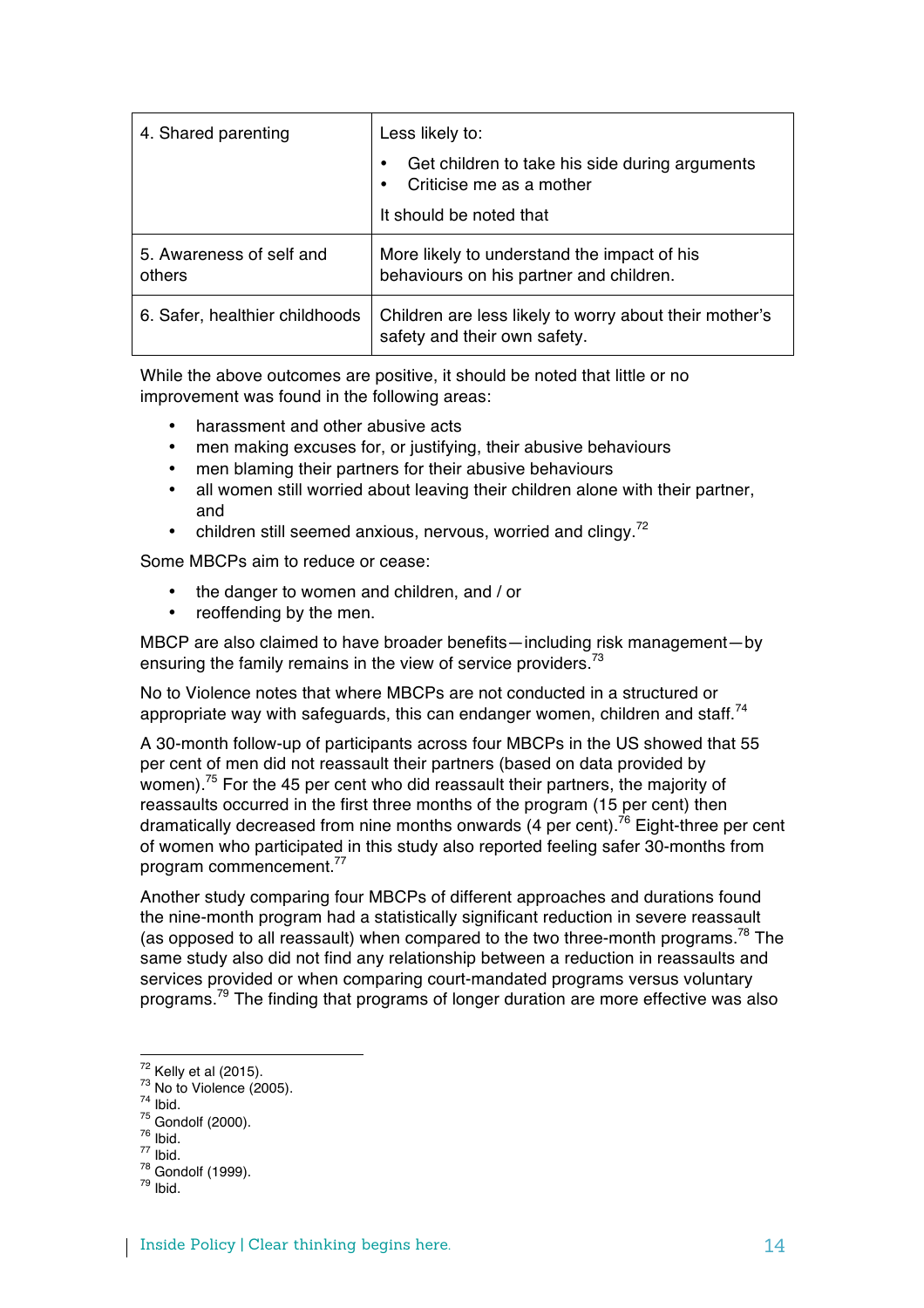supported by a review of MBCPs by the US National Institute of Justice study cited in  $Day<sup>80</sup>$ .

An evaluation of the Australian MBCP offered by Lifeworks showed the program to be effective in reducing the violence experienced by participants' partners and children.<sup>81</sup> However, this data which informed these findings relied upon men's responses to a survey of violent behaviour. Such data is known to underestimate the true nature and extent of men's violent behaviours following program completion.

#### **Effectiveness of interventions for adolescents who use family violence**

Evaluations of both Step-Up and Roca's Intervention Model have shown significant improvements in the behaviours of their young participants.

Step Up participant and parent pre and post participation feedback has seen a significant reduction in the use of violent and abusive behaviour in youth who complete the program. While an independent evaluation of Step Up showed significant reduction in violent and abusive behaviour and lower long term recidivism rates for youth who completed Step Up than comparison groups.<sup>82</sup>

A 2016 evaluation report on Roca's Intervention Model that is delivered through its Young Men's Program showed, that during and after participation:

- seventy-nine per cent of 711 participants had no new arrests, and
- eight-seven per cent of 238 participants in the intensive two-year intervention had no new arrests.<sup>83</sup>

#### **5. Examples of MBCPs**

Described below are five MBCPs that have achieved success at either a participant and / or family and community level. Each model explored describes the program, the outcomes achieved and how it achieved those outcomes.

# **Cognitive behavioural theory and young offenders: Roca's High Risk Intervention Model**

Discussed earlier, Roca's High Risk Intervention Model targets high-risk young people who are 'trapped in a cycle of violence and incarceration<sup>84</sup>. The aim of this High Risk Intervention Model is to 'disrupt the cycle of incarceration and poverty by helping young people change their lives<sup>85</sup>.

#### *Outcomes achieved*

As stated earlier, an evaluation of Roca's Young Men's Program showed, that during and after participation:

- seventy-nine per cent of 711 participants had no new arrests, and
- eight-seven per cent of 238 participants in the intensive two-year intervention had no new arrests.<sup>86</sup>

#### *How this program is delivered*

<sup>&</sup>lt;sup>80</sup> Day et al (2009).<br><sup>81</sup> Brown et al (2009).<br><sup>82</sup> Conducted by Organizational Research Services in 2005 and cited at<br>http://www.kingcounty.gov/courts/superior-court/juvenile/step-up/about/Evaluations.aspx

<sup>&</sup>lt;sup>83</sup> Roca, Fiscal Year 2016: High Risk Young Men Performance Benchmarks and Outcomes Report.<br><sup>84</sup> Roca. (2016). Annual Report 2016.<br><sup>85</sup> Ibid.<br><sup>86</sup> Roca, Fiscal Year 2016: High Risk Young Men Performance Benchmarks and Out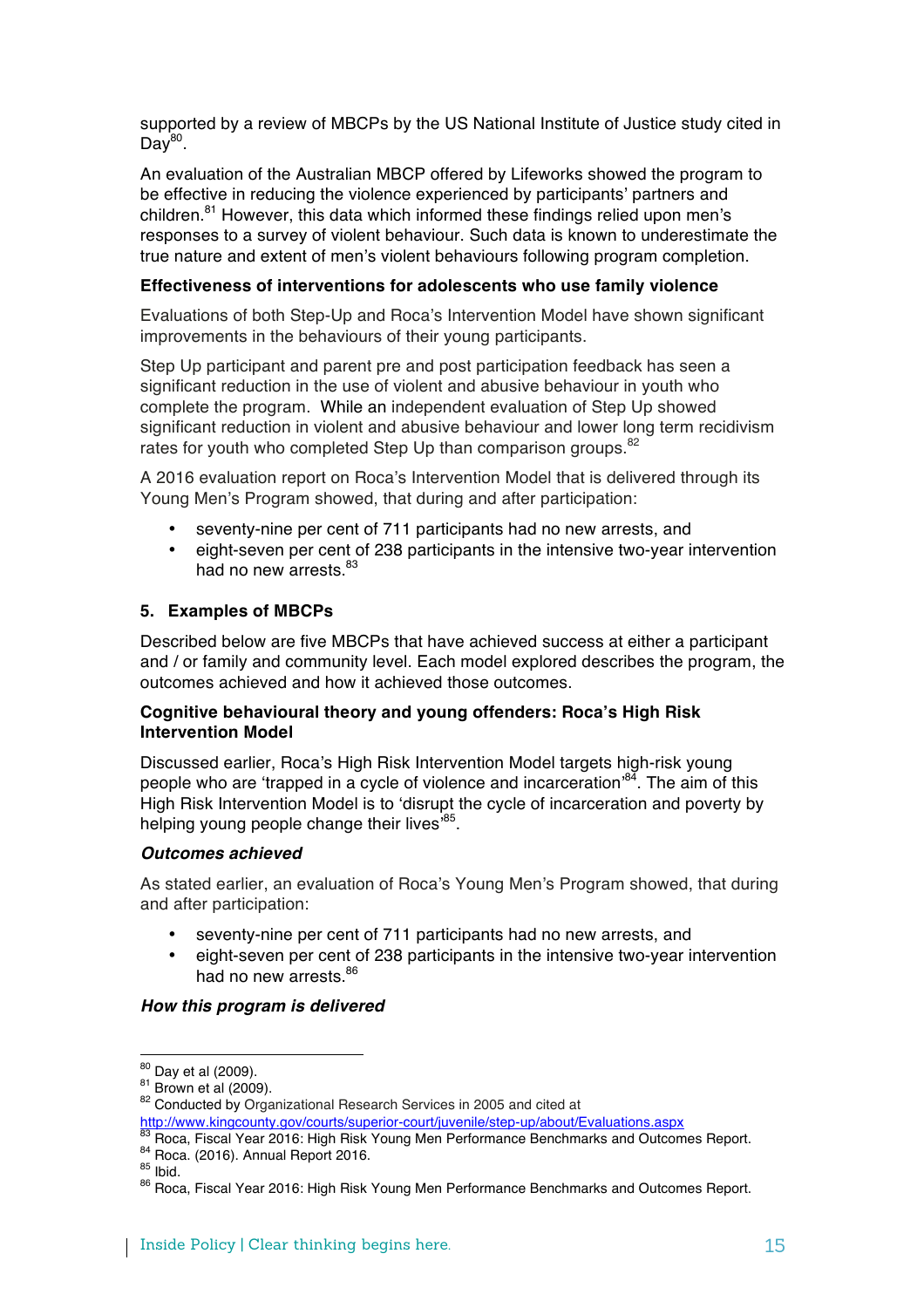Roca's High Risk Intervention Model claims to be an evidence-based system of support for high-risk young people. As discussed earlier this system of support includes 'Staged Programming' which assists program participants in the areas of education, life skills and employment.

The life skills component is delivered through a specially designed cognitive behavioural theory curriculum. This curriculum teaches young people the cause and effect relationships between their thoughts, feelings and actions. Focusing on 10 basic skills (basic emotional literacy, emotion regulation, and interpersonal skills) through short classes and constant reinforcement by all Roca staff, the curriculum aim to give young people 'the practical tools to bring about the change they want and need<sup>87</sup>. The essence of the curriculum is to communicate these new skills using simple language and practical exercises that enable participants to repeatedly practice in turn becoming second nature.

As with the other parts of the model, the curriculum is delivered in a way that is responsive to the needs and stage of development of the young person. Roca asserts that it's the model's responsiveness that is key to its effectiveness.

### **Reducing violence experienced by partners & children: Domestic Violence Perpetrator Programs in the United Kingdom**

In the United Kingdom, Domestic Violence Perpetrator Programmes (DVPPs) are a court ordered activity where 'domestic abuse has been identified as a concern related to a family proceedings case'.<sup>88</sup> A group program for men, DVPPs aim to help men:

- improve their relationship with their ex-partner and where relevant, their current partner
- ensure, as far as is possible, their use of violence and abusive behaviour towards a partner is not repeated
- develop safe, positive parenting
- increase their awareness of themselves and the effect of the domestic abuse on their ex-partner and children, and
- resolve conflicts in intimate relationships non-abusively.<sup>89</sup>

#### *Outcomes achieved*

Project Mirabal – an evaluation of 11 DVPPs in the United Kingdom – found that women (both partners and ex-partners of program participants) reported:

- improvement in respectful communication
- reduction in controlling behaviour by perpetrators such as preventing contact with friends and family
- a decline in the use of physical and sexual violence by perpetrators
- an increase in feeling safer (however, women still reported levels of abuse and of feeling unsafe), and
- a perception that their children were less anxious.

Children of program participants reported improvement in fathering. The program participants across the 11 DVPPs reported better self-awareness.

#### *How the program achieved these outcomes*

<sup>&</sup>lt;sup>87</sup> Roca. (2016).<br><sup>88</sup> https://www.ca<u>fcass.gov.uk/about-cafcass/national-commissioning-team/dvpp-information-for-service-</u> providers.aspx, date accessed 1 April 2017.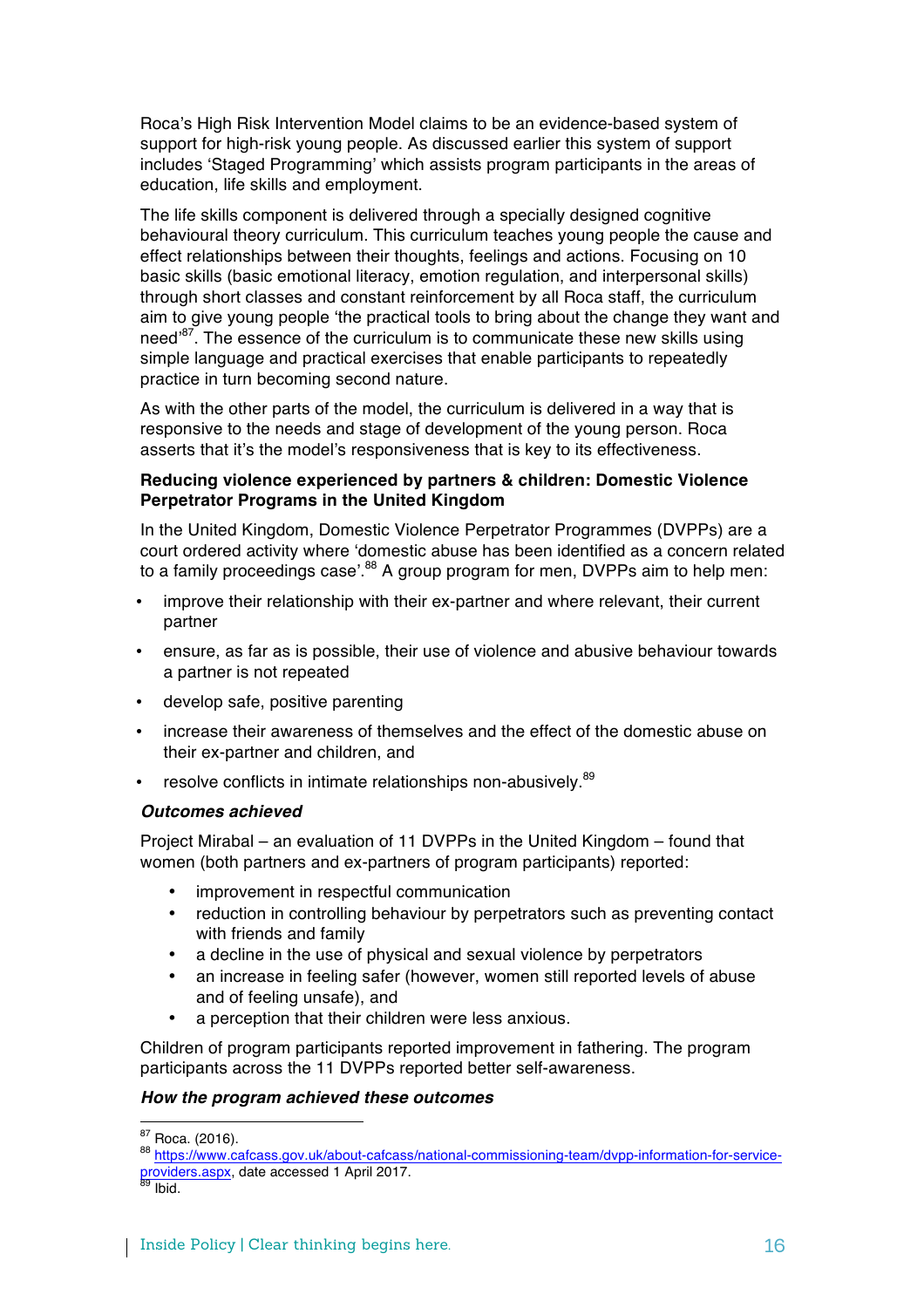DVPP offer men's behaviour change through a group program. Group are of between 8-12 participants. Participants must attend weekly sessions of 2-2.5 hours for six months.

DVPPs that participated in the Project Mirabal evaluation had based their program on the Duluth model. Therefore, the men were held to account for their violent behaviours, had their beliefs systems regarding masculinity and gender challenged and were referred to additional supports to help them end their abusive behaviours. While each DVPP is different, the content explored by participants focuses on the below areas:

- What is violence and abuse? Why am I violent?
- Learning that I am in control of my own behaviour and can choose not to be violent
- Taking responsibility for my behaviour, without blaming others or minimising it
- Understanding the impact of violence and abuse on my partner and children
- Learning how to notice when I am becoming abusive and how to stop
- Learning different, non-abusive ways of dealing with difficulties in my relationship
- Dealing non-abusively with my partner's anger.
- Negotiation and listening- how to build a respectful relationship.<sup>90</sup>

Every DVPP has a parallel service that supports partners and ex-partners at risk from domestic abuse and this service is offered to the partner and ex-partner of any person assessed for the DVPP.<sup>91</sup>

# **6. Implications for the design of perpetrator interventions**

The literature findings highlight a number of implications for the design of perpetrator interventions for the purposes of the family violence service co-design project. Framed as possible design parameters for future perpetrator interventions, these implications are:

- Underpinning the intervention with a clear theoretical framework. At a minimum this framework must:
	- hold perpetrators to account
	- be grounded in a trauma-informed care approach which recognises the impact of complex trauma including intergenerational trauma which is often the context within which Indigenous family violence exists
	- ensure the deliverers of the program (e.g. facilitators) practice nonviolence, and
	- be responsive to the perpetrator's criminogenic and life skills needs.
- Adopting the most effective therapeutic interventions. This includes combining the most effective aspects of the Duluth and RNR models:
	- assessing program participants' needs
	- challenging gender belief systems
	- challenging negative thought and behaviour patterns
	- building new, healthy behaviours

<sup>90</sup> http://www.nfm.org.uk/index.php/separation-issues/legal/contact-activities/domestic-violence-<br>perpetrator-programme-dvpp, date accessed 1 April 2017.

https://www.cafcass.gov.uk/about-cafcass/national-commissioning-team/dvpp-information-for-serviceproviders.aspx, date accessed 1 April 2017.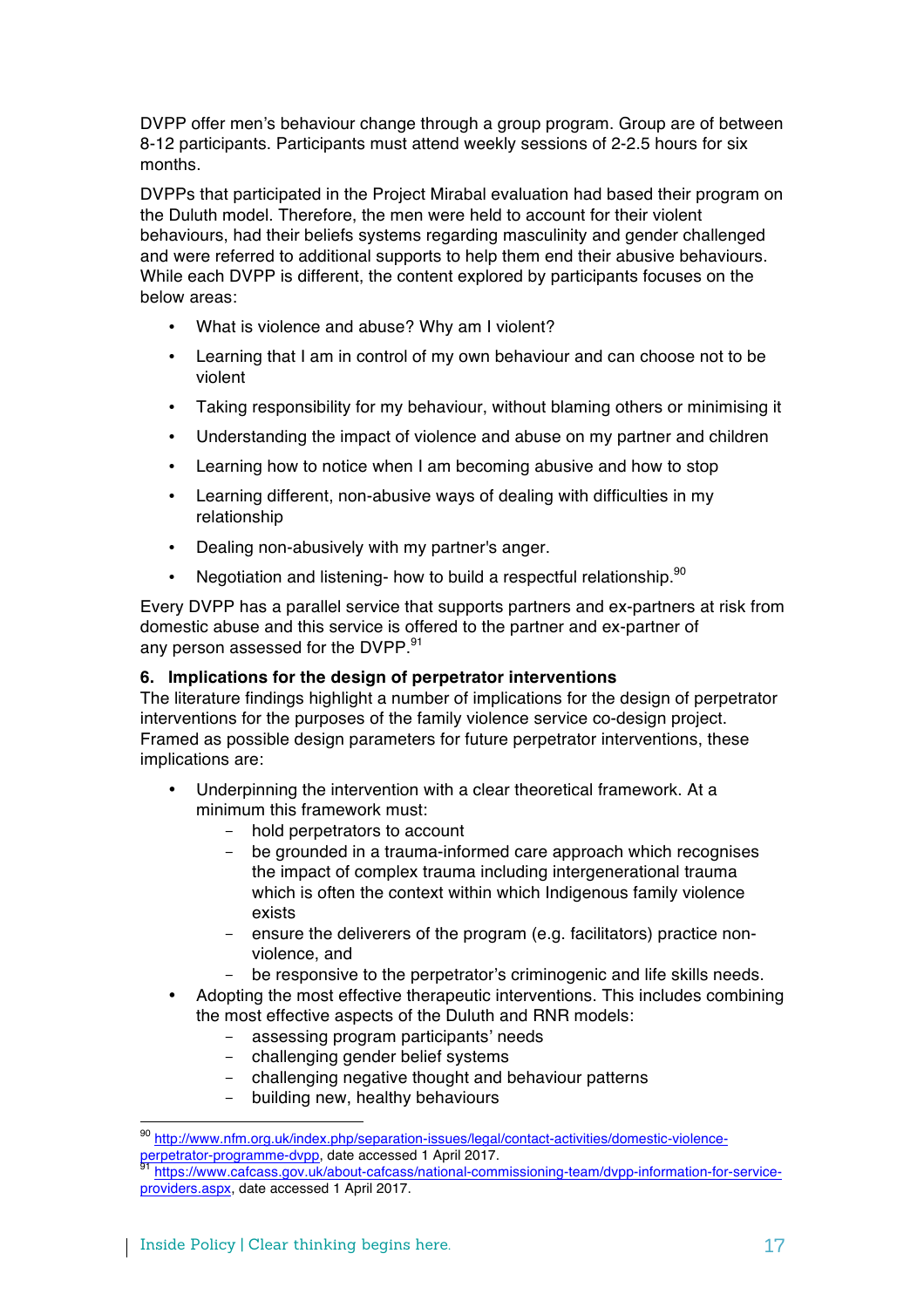- engaging men in skills development
- delivering the program through group-work which is supplemented by individual counselling
- using techniques like motivational interviewing to monitor participant's progress towards change
- ensuring that counsellors and facilitators are highly trained (see Not to Violence Minimum Standards) and if suitable Indigenous staff cannot be found, consideration should be given to other strategies to ensure the service delivery is culturally appropriate
- offering programs on a rolling entry basis of weekly sessions of at least two-hours for a minimum of six months participation.
- linking programs to a network of external supports to assist men with their needs beyond changing their violent and controlling behaviours (i.e. employment, education, housing, parenting services, addiction services, and counselling).
- Culturally enriching the intervention to make it accessible to Indigenous men. This includes using cultural references (e.g. kinship systems) and practices (e.g. story telling) as part of the program delivery and content. Any cultural activity or reference should strengthen the program's integrity.
- For young people who perpetrate family violence the involvement of their parents in a restorative intervention is critical as well as the provision of intensive outreach to engage the young person in a skills-based program (e.g. participation in education and employment) over a long period of time.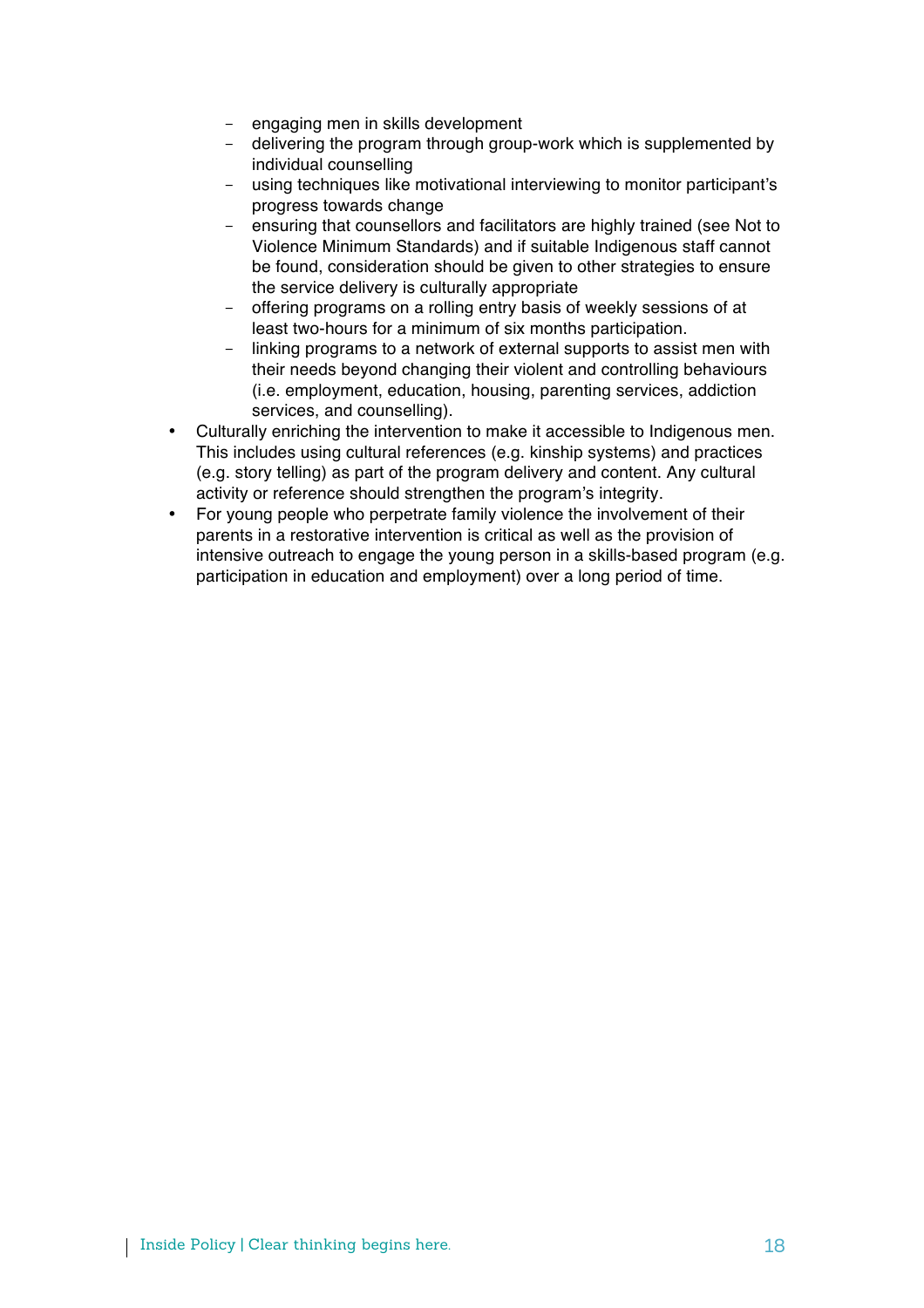## **Bibliography**

Aboriginal Healing Foundation. Aboriginal Domestic Violence in Canada. The Aboriginal Healing Foundation Research Series. 2003.

Andrews, D. A., Bonta, J., & Hoge, R. D. (1990). Classification for effective rehabilitation: Rediscovering psychology. *Criminal Justice and Behavior, 17*, 19-52.

Arney F, Westby MA, 2012. Men's Places Literature Review. The Centre for Child Development and Education, Menzies School of Health Research, Darwin NT.

Attorney-General's Department, AVERT Family Violence: Collaborative Responses in the Family Law System. Prevention strategies: involving and engaging perpetrators. Commonwealth of Australia. 2010.

Bartels, L. (2010) 'Emerging issues in domestic/family violence research', Research in Practice Report, No 10, April 2010, Australian Institute of Criminology.

Brown, T. & Hampson, R. (2009). An evaluation of interventions with domestic violence perpetrators. Melbourne: Department of Social Work, Monash University.

Closing the Gap Clearinghouse (AIHW & AIFS) 2016. Family violence prevention programs in Indigenous communities. Resource sheet no. 37. Produced by the Closing the Gap Clearinghouse. Canberra: AIHW & Melbourne: AIFS.

Cluss, P, and Bodea, A. The Effectiveness of Batterer Intervention Programs: A literature review and recommendations for next steps. University of Pittsburgh. March 2011.

Day, Andrew, Chung, Donna, O'Leary, Patrick and Carson, Ed 2009-04, Programs for men who perpetrate domestic violence: an examination of the issues underlying the effectiveness of intervention programs, Journal of family violence, vol. 24, no. 3, pp. 203- 212.

Department of Corrections. What Works Now? A review and update of research evidence relevant to offender rehabilitation practices within the Department of Corrections. New Zealand. December 2009.

Department of Social Services, National Outcome Standards for Perpetrator Interventions. National Plan to Reduce Violence Against Women and their Children 2010-2022. Commonwealth of Australia.

Gondolf, E. A Comparison of Batterer Intervention Systems: Do court referral, program length and services matter? Journal of Interpersonal Violence. Vol 14 No 1. January 1999, page 41-61.

Gondolf, E. A 30-Month Follow-Up of Court-Referred Batterers in Four Cities. International Journal of Offender Therapy and Comparative Criminology, 44(1), 2000, pages 111-128.

Hart R, Health Canada. Beginning a Long Journey: A review of projects funded by the Family Violence Prevention Division of Health Canada. Minister of Public Works and Government Services Canada. 1997.

Kelly, L. and Westmarland, N. (2015) Domestic Violence Perpetrator Programmes: Steps Towards Change. Project Mirabal Final Report. London and Durham: London Metropolitan University and Durham University.

Miller, M., Drake, E., & Nafziger, M. (2013). What works to reduce recidivism by domestic violence offenders? (Document No. 13-01-1201). Olympia: Washington State Institute for Public Policy.